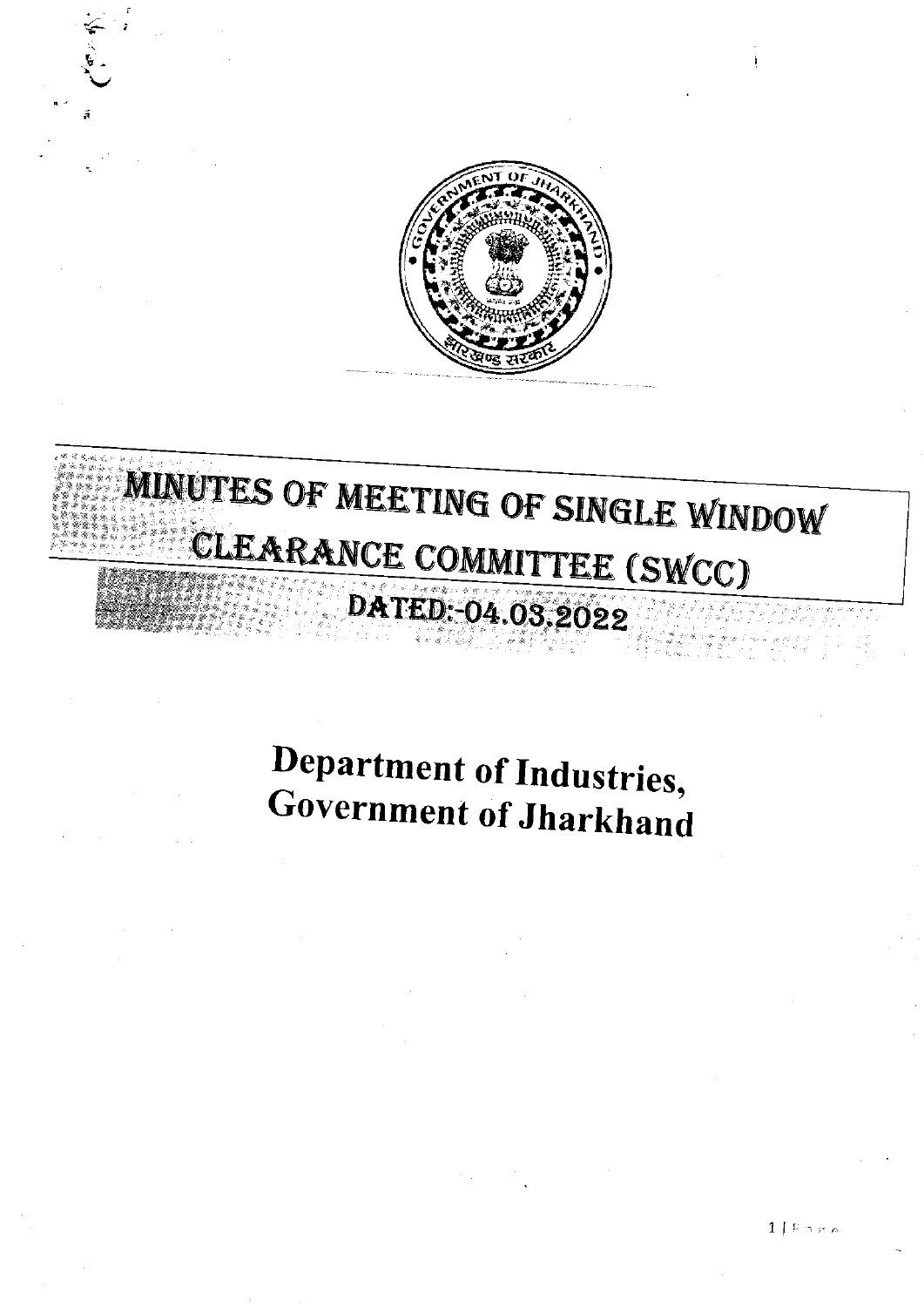## Minutes of Meeting of The Single Window Clearance Committee held under the chairmanship of Secretary, Industries on 04.03.2022 at 04.00 P.M.

### Attendance: - As per attached list.

Secretary, Department of Industries, Govt. of Jharkhand welcomed all the members of committee and directed to start the meeting.

Director, Industries, Government of Jharkhand briefed about the agenda of the meeting to the members as per the proposals mentioned below:

- Six (06) applications for Incentives under Jharkhand Textile, Apparel  $(A)$ & Footwear Policy-2016.
- One (01) application for Incentives under Jharkhand Automobile and  $(B)$ Auto Component Policy-2016.
- Three (03) applications for Incentive under Jharkhand Export Policy- $(C)$ 2015.
- One (01) application for Incentive under Jharkhand Food Processing  $(D)$ Industry Policy-2015.
- One (01) application for Incentive under Jharkhand Industrial Policy- $(E)$ 2012.
- Twenty Five (25) applications for Incentives under Jharkhand  $(F)$ Industrial and Investment Promotional Policy-2016.

The details of the proceeding related to proposals discussed in the meeting are as follows:

## I- Jharkhand Textile, Apparel and Footwear Policy - 2016 1. M/s Arvind Smart Textiles Limited

Promoters' AndCompany's Background: Plant hasbeen set up in the address having built up area of 1,03,000 sq. ft. This factory has marked the first unit of Arvind Smart Textile Limited in Ranchi. The Unit has total 754 machines capable of producing around 13,000 garments daily. There has been provision for fabric inspection, storage, cutting, finishing & packing. For job works like washing & embroidery etc. local employment has been generated. The Date of Production of the unit is 01.11.2018.

Project Cost: Total Project Cost (including Infrastructure development) is approximately INR 19 Crores and actual expenditure incurred as on 31<sup>st</sup>March, 2019is INR24Crores approx.  $2|P$ age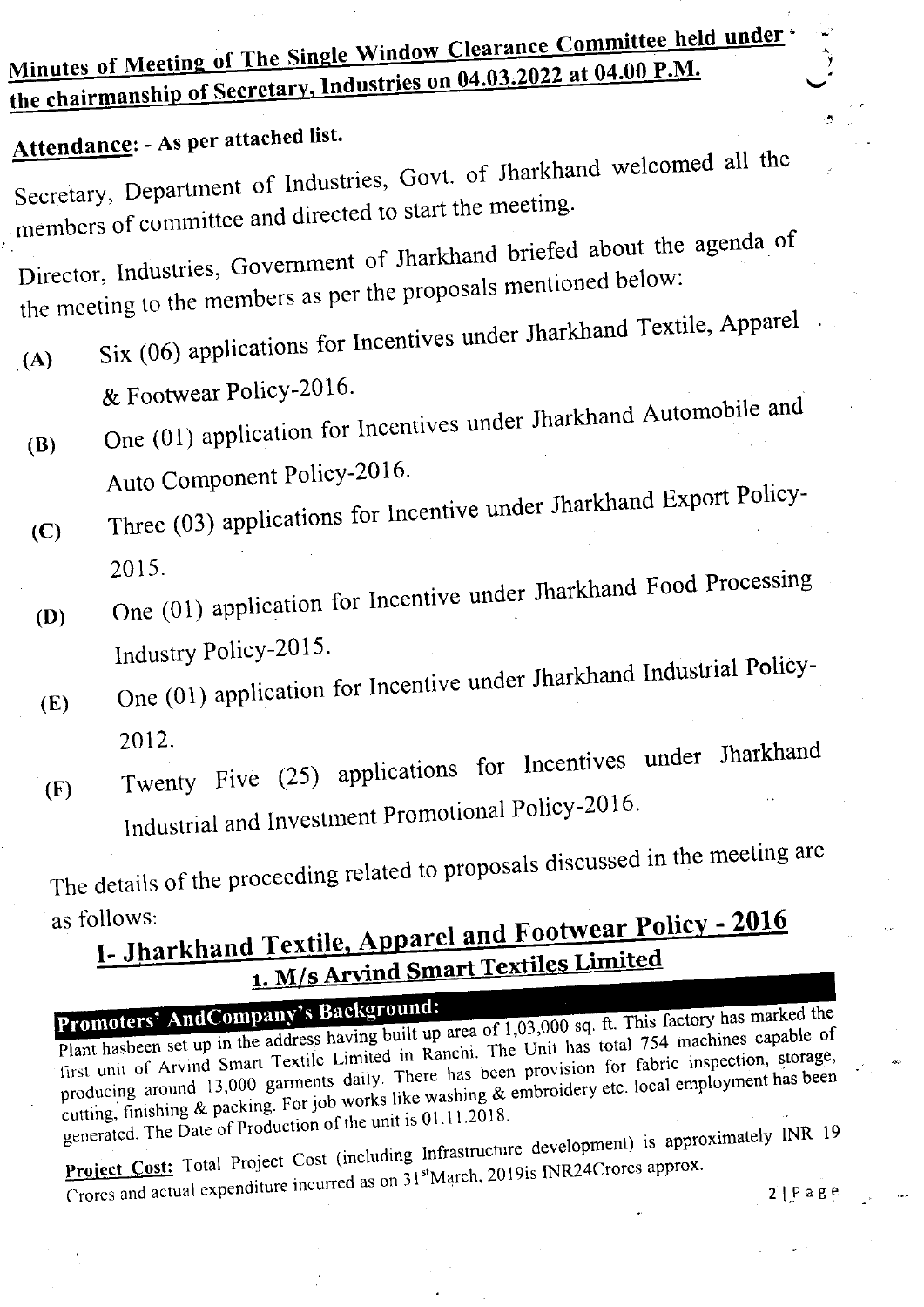| <b>CONSTRUCT Particulars of a state of the set of the Second State of the Second State of the Second State of the Second State of the Second State of the Second State of the Second State of the Second State of the Second Sta</b> |                        |
|--------------------------------------------------------------------------------------------------------------------------------------------------------------------------------------------------------------------------------------|------------------------|
| Land                                                                                                                                                                                                                                 | <b>Andrew Rodulost</b> |
| Building                                                                                                                                                                                                                             | NA                     |
| Plant & Machinery                                                                                                                                                                                                                    | 219                    |
| Tools, jigs, fixtures, dies, electrification etc.                                                                                                                                                                                    | 1,259                  |
| Environment friendly power generating equipment                                                                                                                                                                                      | 406                    |
| EPF, ESI & Health Insurance                                                                                                                                                                                                          | 26                     |
| Stamp & Registration expenses                                                                                                                                                                                                        | 120                    |
| Pre-operative expenses                                                                                                                                                                                                               | 25                     |
| Other investments                                                                                                                                                                                                                    | 351                    |
|                                                                                                                                                                                                                                      | NA                     |
| $\mathbf{R}$ and $\mathbf{R}$                                                                                                                                                                                                        | <b>MARK ALAK ALAK</b>  |

### Month wise Sales/Production, Taxes paid Report:<br>Month William Month William Property Department Month

|             | Employee | <b>Composition of the Conduction of All Sales of Bleet Ch</b>                                                                      |                  |          |           |
|-------------|----------|------------------------------------------------------------------------------------------------------------------------------------|------------------|----------|-----------|
| $Feb-20$    | 2,064    | <b>Content Content Content Content Content Content Content Content Content Content Content Content Content Content</b><br>2,09,091 |                  |          |           |
| $Mar-20$    | .997     | 1,74,255                                                                                                                           | 2,36,426         | 8,89,123 | 31,91,005 |
| Apr-20      | 1279     | 5,211                                                                                                                              | 1,37,192         | 5,20,166 | 17.15.402 |
| $May-20$    | 375      | 15,662                                                                                                                             |                  | 1,69,424 |           |
| June- $201$ | 837      | 54,217                                                                                                                             | 31,449           | 2,62,841 | 8,11,557  |
| $July-20$   | 676      | 44,655                                                                                                                             | 49,097           | 4,32,583 | 2,16,132  |
| Aug-20      | 669      | 42,184                                                                                                                             | 58,207           | 3,38,345 | 3,23,452  |
| Sept-20     | 648      | 84,716                                                                                                                             | 65.704<br>86,124 | 2,54,749 | 5,51,642  |
|             | ⌒™<br>.  |                                                                                                                                    |                  | 4,92,159 | 16,12,459 |

## **Check List of Employment Generation Subsidy:**

| <u><b>Express inche Generation Subsidy:</b></u><br>Particulars                                                                                                                                                                                                                                                                                                                                                        |        |         |
|-----------------------------------------------------------------------------------------------------------------------------------------------------------------------------------------------------------------------------------------------------------------------------------------------------------------------------------------------------------------------------------------------------------------------|--------|---------|
| Form I - CAF (Combined Application Form)                                                                                                                                                                                                                                                                                                                                                                              | Yes/No | Remarks |
|                                                                                                                                                                                                                                                                                                                                                                                                                       | Yes    |         |
| Form - XXIX: - Application for Grant of Reimbursement of Employment Generation Subsidy<br>along with Declaration, Appendix - XXXVI - CA Certificate on List of Employees and Salary<br>paid, Audit Report of Company for Claimed Year,<br>Form - XXVI: - Application for Grant of Reimbursement of Employee Provident Fund paid                                                                                       | Yes    |         |
| Appendix - XXXIII<br>1.<br>Provident Fund Payment Challan for the Month from Feb-2020 to Sept-2020<br>$\mathbf{2}$ .<br>Copy of PF submission duly self-certified by the Company Secretary.<br>3.<br>Audit Report of Company for Claimed Year                                                                                                                                                                         | Yes    |         |
| Form - XXVII: - Application for Grant of Reimbursement of Employees' State Insurance (ESI)<br>paid along with Declaration, Appendix - XXXIV<br>Employees' State Insurance (ESI) Payment Challan for the month from Feb-2020 to Sept-<br>2.<br>Copy of ESI submission duly self-certified by CA.<br>3. Audit Report of Company for Claimed Year<br>Consent to Established from Jharkhand State Pollution Control Board | Yes    |         |
| Consent to Operative from Jharkhand State Pollution Control Board                                                                                                                                                                                                                                                                                                                                                     | Yes    |         |
| Factory License No.FCA1836453812001                                                                                                                                                                                                                                                                                                                                                                                   | Yes    |         |
| Power Connection from Electricity Supply Circle, Ranchi NC664274HT                                                                                                                                                                                                                                                                                                                                                    | Yes    |         |
| Employee Provident Fund Registration Establishment ID: JHRAN1750417000                                                                                                                                                                                                                                                                                                                                                | Yes    |         |
|                                                                                                                                                                                                                                                                                                                                                                                                                       | Yes    |         |
| Employee State Insurance from Regional Office, Employees' State Insurance Corporation, dated<br>02.07.17 - C-11-Employer's Code - 60001602350000199<br>Self-Certified No Due Certificate for Electricity, Tax, Water                                                                                                                                                                                                  | Yes.   |         |
| DoP 01.11.2018 vide Memo No. 274 dated 04.02.2019                                                                                                                                                                                                                                                                                                                                                                     | Yes    |         |
|                                                                                                                                                                                                                                                                                                                                                                                                                       | Yes    |         |
| Format – 1.4. Statement of production, sales and taxes paid by the unit during financial year<br>2019. Duly certified by Chartered Accountant.                                                                                                                                                                                                                                                                        | Yes    |         |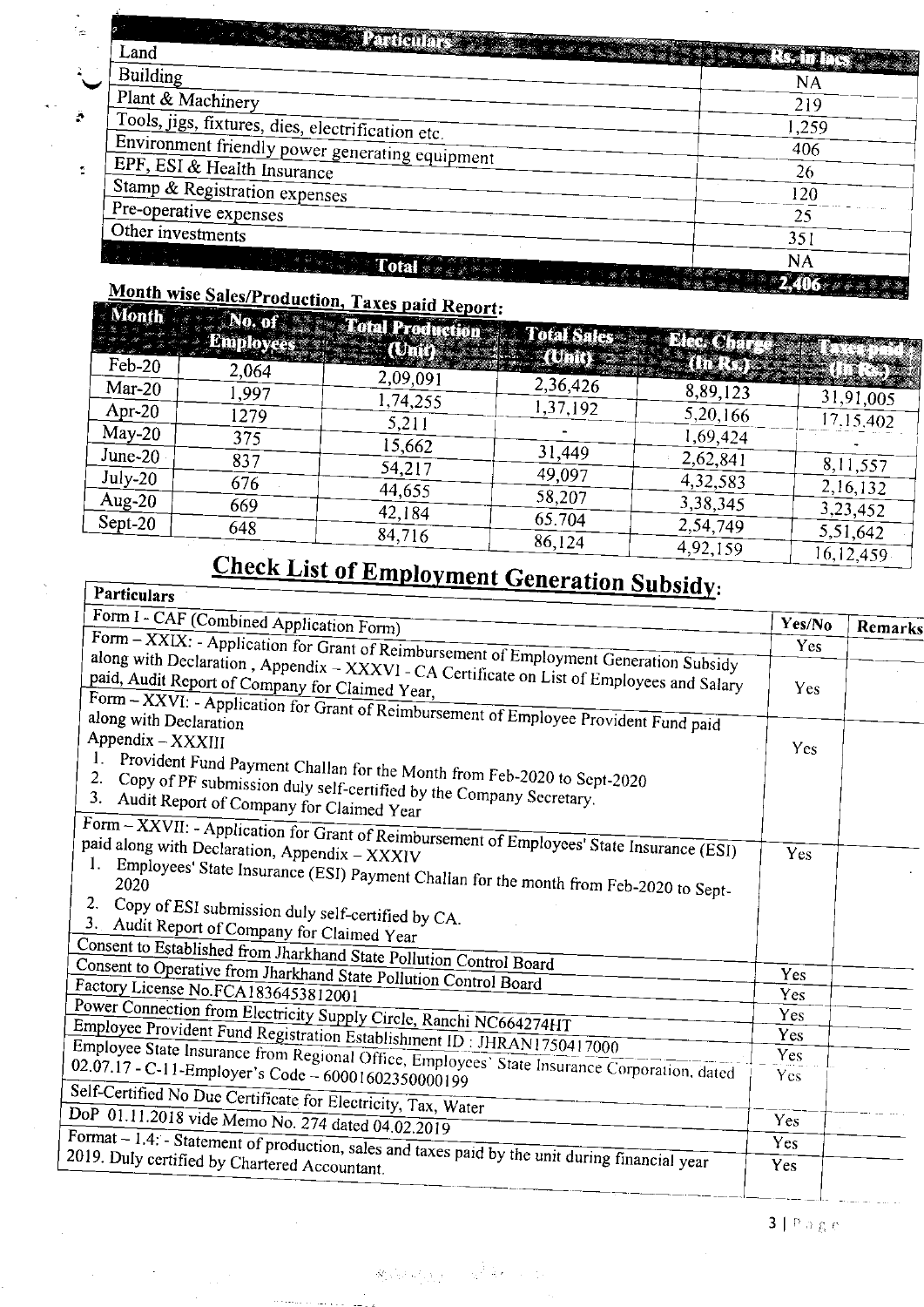|                                                                                                                                                              | Yes        |    |
|--------------------------------------------------------------------------------------------------------------------------------------------------------------|------------|----|
| Format - 1.6: - Format for Affidavit<br>Format - 1.7(b): - Certificate From Chartered Accountant in Respect Of Proof of Expenditure/                         | Yes        |    |
| Fixed Capital by the Applicant<br>Format - 1.8: - Certificate to be issued by the Regional Provident Fund Commissioner/                                      | <b>Yes</b> | €. |
| Director/ESI/ Health Insurance Agencies                                                                                                                      | Yes        |    |
| Format - 1.10: - Format for Detail Project Report (DPR)                                                                                                      | Yes.       |    |
| Self-Declaration Digitally Signed                                                                                                                            | Yes        |    |
| Audited Balance Sheet FY 2019-2020 & 2020-2021                                                                                                               | Yes        |    |
| All banks account statement verified                                                                                                                         | Yes        |    |
| CA Certificate on List of Employees and Salary paid                                                                                                          | Yes        |    |
| Provident Fund Payment Challan for the claim period                                                                                                          | Yes        |    |
| Employees State Insurance (ESI) Payment Challan for the claim period                                                                                         | Yes        |    |
| Caste/residential certificate by the competent authority not below the rank of SDO in the State of                                                           | Yes.       |    |
| Biometric/Attendance Sheet duly signed by Authorized Person<br>Self-declaration / Undertaking for not availing reimbursement/Subsidy of ESI & EPF other than | Yes        |    |

### Govt. of Jharkhand

# Calculation for eligibility claim towards Employment generation subsidy

|                     |                       |          |       | Eligible | Non Eligible with Reason |        |                  |      |                                                   |                                 |        |  |  |  |
|---------------------|-----------------------|----------|-------|----------|--------------------------|--------|------------------|------|---------------------------------------------------|---------------------------------|--------|--|--|--|
| Month               | Claimed by<br>Company |          | Total |          | <b>Managerial staff</b>  |        | Salary<br>Unpaid |      | Diff due<br>to SC/ST<br>or Basic<br><b>Salary</b> | <b>Non</b><br>Eligible<br>Total |        |  |  |  |
| Feb, 20             |                       |          |       |          | No                       | Amt    | <b>No</b>        | Amt  | Amt                                               | No                              | Amount |  |  |  |
| Particular          | No                    | Amount   | No    | Amount   |                          |        | 1                | 5000 | 13376                                             | 24                              | 133167 |  |  |  |
| Male-Gen & OBC      | 152                   | 719635   | 128   | 586468   | 23                       | 114791 |                  |      | 10293                                             | 2                               | 22293  |  |  |  |
|                     | 24                    | 127548   | 22    | 105255   | 2                        | 12000  |                  |      |                                                   | 26                              | 155460 |  |  |  |
| Male - ST & SC      |                       |          | 150   | 691723   | 25                       | 126791 | 1                | 5000 | 23669                                             |                                 |        |  |  |  |
| Male Total          | 176                   | 847183   |       |          | 5.                       | 30000  | 2                | 4475 | 91923                                             | 7                               | 126398 |  |  |  |
| Female-Gen & OBC    | 960                   | 5582417  | 953   | 5456019  |                          |        |                  |      | 85431                                             | 1                               | 91431  |  |  |  |
| Female - ST & SC    | 928                   | 5394439  | 927   | 5303008  | 1                        | 6000   |                  |      | 177354                                            | 8                               | 217829 |  |  |  |
|                     |                       |          | 1880  | 10759027 | 6                        | 36000  | 2                | 4475 |                                                   |                                 |        |  |  |  |
| <b>Female Total</b> | 1888                  | 10976856 |       |          | 31                       | 162791 | 3                | 9475 | 201023                                            | 34                              | 373289 |  |  |  |
| Canad Total         | 2064                  | 11824039 | 2030  | 11450750 |                          |        |                  |      |                                                   |                                 |        |  |  |  |

|                     |      | Claimed by | Eligible<br>Total |          | Non Eligible with Reason |        |                                   |             |                                            |                                        |        |  |  |
|---------------------|------|------------|-------------------|----------|--------------------------|--------|-----------------------------------|-------------|--------------------------------------------|----------------------------------------|--------|--|--|
| Month               |      | Company    |                   |          | Managerial<br>staff      |        | <b>Salary Unpaid</b><br>$\bullet$ |             | Diff due<br>to SC/ST<br>or Basic<br>Salary | <b>Non</b><br><b>Eligible</b><br>Total |        |  |  |
| <b>Mar, 20</b>      |      |            |                   |          | <b>No</b>                | Amt    | No                                | Amt         | Amt                                        | No                                     | Amount |  |  |
| Particular          | No   | Amount     | No                | Amount   |                          | 115000 | 1                                 | 4243        | 18320                                      | 24                                     | 137563 |  |  |
| Male-Gen & OBC      | 151  | 618411     | 127               | 480848   | 23                       |        |                                   | 1460        | 8475                                       | 3                                      | 21935  |  |  |
|                     | 24   | 124799     | 21                | 102864   | 2 <sup>1</sup>           | 12000  | 1                                 |             | 26795                                      | 27                                     | 159498 |  |  |
| Male - ST & SC      |      | 743210     | 148               | 583712   | 25                       | 127000 | $\mathbf{2}$                      | 5703        |                                            |                                        | 115789 |  |  |
| Male Total          | 175  |            |                   | 5144737  | 5                        | 28575  |                                   |             | 87214                                      | 5                                      |        |  |  |
| Female-Gen & OBC    | 923  | 5260526    | 918               |          |                          | 6000   |                                   |             | 59490                                      | 1                                      | 65490  |  |  |
| Female - ST & SC    | 899  | 5137170    | 898               | 5071680  | 1                        |        |                                   |             | 146704                                     | $6\phantom{1}6$                        | 181279 |  |  |
|                     | 1822 | 10397696   | 1816              | 10216417 | 6                        | 34575  | 0                                 | $\mathbf 0$ |                                            |                                        | 340777 |  |  |
| <b>Female Total</b> |      |            |                   | 10800129 | 31                       | 161575 | 2                                 | 5703        | 173499                                     | 33                                     |        |  |  |
| Grand Total         | 1997 | 11140906   | 1964              |          |                          |        |                                   |             |                                            |                                        |        |  |  |

|           | Claimed by | Eligible | <b>Non Eligible with Reason</b> |                      |                                            |                                 |  |  |  |  |  |
|-----------|------------|----------|---------------------------------|----------------------|--------------------------------------------|---------------------------------|--|--|--|--|--|
| Month     | Company    | Total    | Managerial<br>staff             | <b>Salary Unpaid</b> | Diff due<br>to SC/ST<br>or Basic<br>Salary | <b>Non</b><br>Eligible<br>Total |  |  |  |  |  |
| April, 20 |            |          |                                 |                      |                                            | $4   P \nexists g e$            |  |  |  |  |  |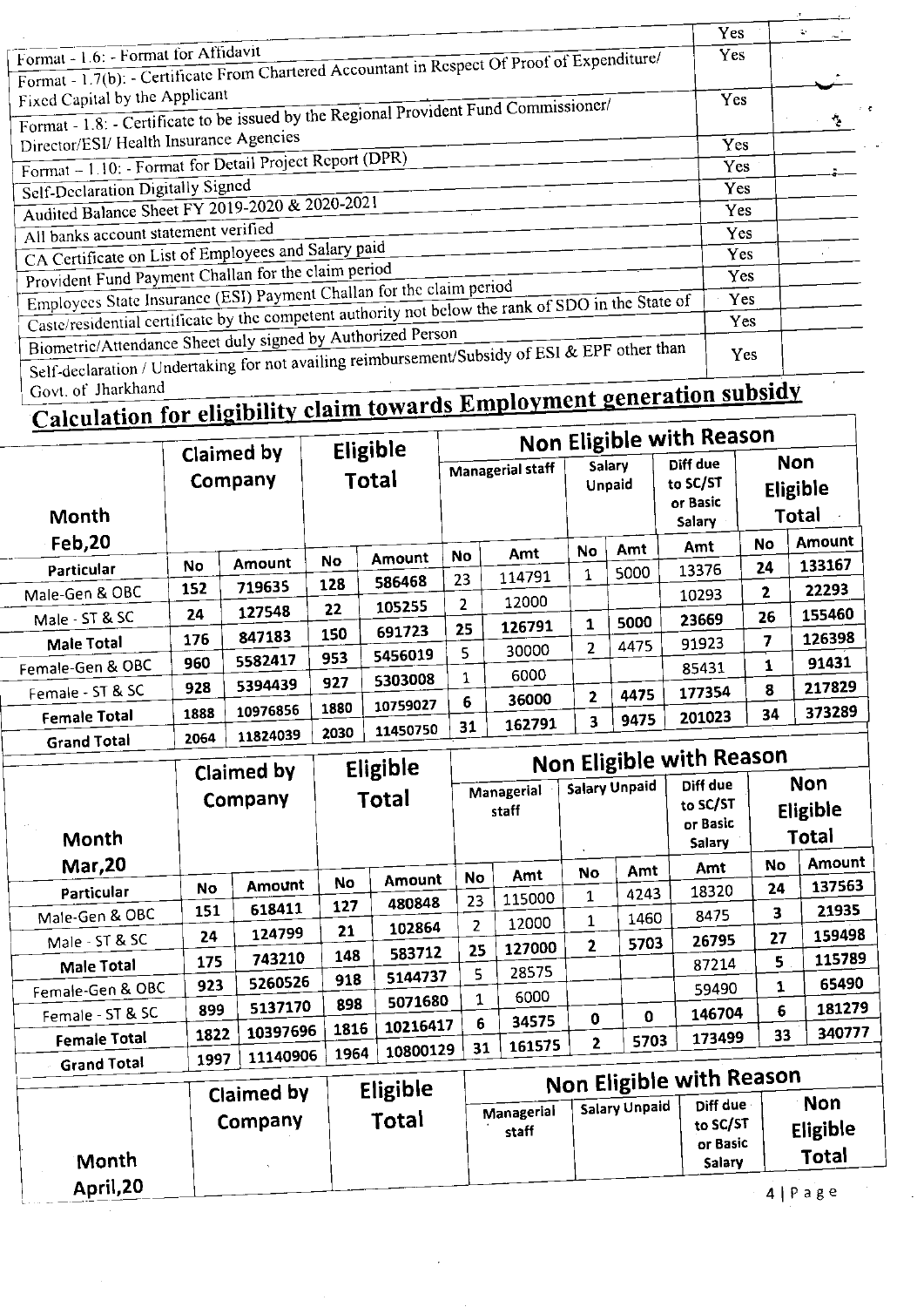| Particular<br>$\epsilon_{\rm obs}$<br>$\cdot$ 1 | No   | Amount               | No   | Amount  | No | Amt    | No |     |      |           |       |  |  |
|-------------------------------------------------|------|----------------------|------|---------|----|--------|----|-----|------|-----------|-------|--|--|
| Male-Gen & OBC                                  | 73   | 365000               | 53   | 265000  |    |        |    | Amt | Amt  | <b>No</b> | Amour |  |  |
| Male - ST & SC                                  | 21   | 126000               |      |         | 20 | 100000 |    |     |      | 20        | 10000 |  |  |
| <b>Male Total</b>                               |      |                      | 19   | 105000  |    | 12000  |    |     | 9000 | 2         | 21000 |  |  |
|                                                 | 94   | 491000               | 72   | 370000  | 22 | 112000 | O  | o   | 9000 | 22        |       |  |  |
| Female-Gen & OBC                                | 575  | 3450000              | 571  | 3426000 | 4  | 24000  |    |     |      |           | 12100 |  |  |
| Female - ST & SC                                | 610  | 3660000              | 609  | 3654000 |    |        |    |     |      | 4         | 24000 |  |  |
| <b>Female Total</b>                             | 1185 | 7110000              | 1180 |         |    | 6000   |    |     |      |           | 6000  |  |  |
| <b>Grand Total</b>                              | 1279 |                      |      | 7080000 |    | 30000  | O  | 0   | 0    | 5         | 30000 |  |  |
|                                                 |      | 7601000              | 1252 | 7450000 | 27 | 142000 | Ω  | 0   | 9000 | 27        | 15100 |  |  |
|                                                 | ---  | $\ddot{\phantom{1}}$ |      |         |    |        |    |     |      |           |       |  |  |

 $\mathcal{N}_{\mathcal{A}}$ 

|                     |           | Claimed by<br>Company |           | Eligible      |                | Non Eligible with Reason |    |                  |                                            |                |                              |  |  |  |
|---------------------|-----------|-----------------------|-----------|---------------|----------------|--------------------------|----|------------------|--------------------------------------------|----------------|------------------------------|--|--|--|
| Month<br>May, 20    |           |                       |           | Total         |                | Managerial<br>staff      |    | Salary<br>Unpaid | Diff due<br>to SC/ST<br>or Basic<br>Salary |                | Non Eligible<br><b>Total</b> |  |  |  |
| Particular          | <b>No</b> | <b>Amount</b>         | <b>No</b> | <b>Amount</b> | No             | Amt                      | No | Amt              | Amt                                        |                |                              |  |  |  |
| Male-Gen & OBC      | 47        | 188307                | 32        | 123613        | 14             | 56330                    | 1  |                  |                                            | No             | Amount                       |  |  |  |
| Male - ST & SC      | 11        | 26468                 | 9         | 18199         |                |                          |    | 2958             | 5406                                       | 15             | 64694                        |  |  |  |
| Male Total          | 58        | 214775                |           |               | 1              | 2789                     | 1  | 3254             | 2226                                       | $\overline{2}$ | 8269                         |  |  |  |
| Female-Gen & OBC    |           |                       | 41        | 141812        | 15             | 59119                    | 2  | 6212             | 7632                                       | 17             | 72963                        |  |  |  |
|                     | 126       | 295140                | 123       | 268377        | $\overline{2}$ | 6765                     | 1  | 887              | 19111                                      | 3              | 26763                        |  |  |  |
| Female - ST & SC    | 191       | 658967                | 188       | 600215        | 1              | 6000                     | 2  |                  |                                            |                |                              |  |  |  |
| <b>Female Total</b> | 317       | 954107                | 311       |               |                |                          |    | 10497            | 42255                                      | 3              | 58752                        |  |  |  |
| <b>Grand Total</b>  |           |                       |           | 868592        | 3              | 12765                    | 3  | 11384            | 61366                                      | 6              | 85515                        |  |  |  |
|                     | 375       | 1168882               | 352       | 1010404       | 18             | 71884                    | 5. | 17596            | 68998                                      | 23             | 158478                       |  |  |  |

|                          |     | Claimed by<br>Company |     | Eligible<br>Total |    | Non Eligible with Reason   |    |                  |                                  |                |                       |  |  |  |
|--------------------------|-----|-----------------------|-----|-------------------|----|----------------------------|----|------------------|----------------------------------|----------------|-----------------------|--|--|--|
| <b>Month</b><br>June, 20 |     |                       |     |                   |    | <b>Managerial</b><br>staff |    | Salary<br>Unpaid | Diff due<br>to SC/ST<br>or Basic |                | Non Eligible<br>Total |  |  |  |
| Particular               | No  | Amount                | No  | <b>Amount</b>     | No | Amt                        | No | Amt              | Salary<br>Amt                    |                |                       |  |  |  |
| Male-Gen & OBC           | 67  | 305511                | 47  | 214487            | 18 | 83917                      |    |                  |                                  | <b>No</b>      | Amount                |  |  |  |
| Male - ST & SC           | 12  | 66128                 | 10  |                   |    |                            | 2  | 5930             | 1177                             | 20             | 91024                 |  |  |  |
| <b>Male Total</b>        | 79  |                       |     | 49934             | 1  | 4338                       | 1  | 6000             | 5856                             | $\overline{2}$ | 16194                 |  |  |  |
|                          |     | 371639                | 57  | 264421            | 19 | 88255                      | 3  | 11930            | 7033                             | 22             | 107218                |  |  |  |
| Female-Gen & OBC         | 375 | 1989325               | 356 | 1834941           | 19 | 109747                     |    |                  |                                  |                |                       |  |  |  |
| Female - ST & SC         | 383 | 1907129               | 372 | 1812786           |    |                            |    |                  | 44637                            | 19             | 154384                |  |  |  |
| <b>Female Total</b>      |     |                       |     |                   | 9  | 38367                      | 2  | 8995             | 46981                            | 11             | 94343                 |  |  |  |
|                          | 758 | 3896454               | 728 | 3647727           | 28 | 148114                     | 2  | 8995             | 91618                            | 30             | 248727                |  |  |  |
| <b>Grand Total</b>       | 837 | 4268093               | 785 | 3912148           | 47 | 236369                     | 5  | 20925            | 98651                            | 52             | 355945                |  |  |  |

|                          |              | Claimed by<br>Company |     | Eligible      | Non Eligible with Reason |                     |           |                  |                                  |           |                              |  |  |
|--------------------------|--------------|-----------------------|-----|---------------|--------------------------|---------------------|-----------|------------------|----------------------------------|-----------|------------------------------|--|--|
| <b>Month</b><br>July, 20 |              |                       |     | <b>Total</b>  |                          | Managerial<br>staff |           | Salary<br>Unpaid | Diff due<br>to SC/ST<br>or Basic |           | Non Eligible<br><b>Total</b> |  |  |
| Particular               | No<br>Amount |                       | No  | <b>Amount</b> | No                       |                     |           |                  | Salary                           |           |                              |  |  |
| Male-Gen & OBC           | 56           | 223994                | 40  |               |                          | Amt                 | <b>No</b> | Amt              | Amt                              | <b>No</b> | Amount                       |  |  |
| Male - ST & SC           | 10           | 44881                 |     | 143820        | 15                       | 65166               | 1         | 5000             | 10008                            | 16        | 80174                        |  |  |
| <b>Male Total</b>        |              |                       | 9   | 33798         |                          |                     | 1         | 5916             | 5167                             | 1         | 11083                        |  |  |
|                          | 66           | 268875                | 49  | 177618        | 15                       | 65166               | 2         | 10916            |                                  |           |                              |  |  |
| Female-Gen & OBC         | 313          | 1401651               | 292 | 1176442       | 19                       |                     |           |                  | 15175                            | 17        | 91257                        |  |  |
| Female - ST & SC         | 297          | 1311238               | 291 |               |                          | 94990               | 2         | 8935             | 121284                           | 21        | 225209                       |  |  |
|                          |              |                       |     | 1159748       | 6                        | 30593               |           |                  | 120897                           | 6         | 151490                       |  |  |

**The Constant** 

 $5$  | P a g e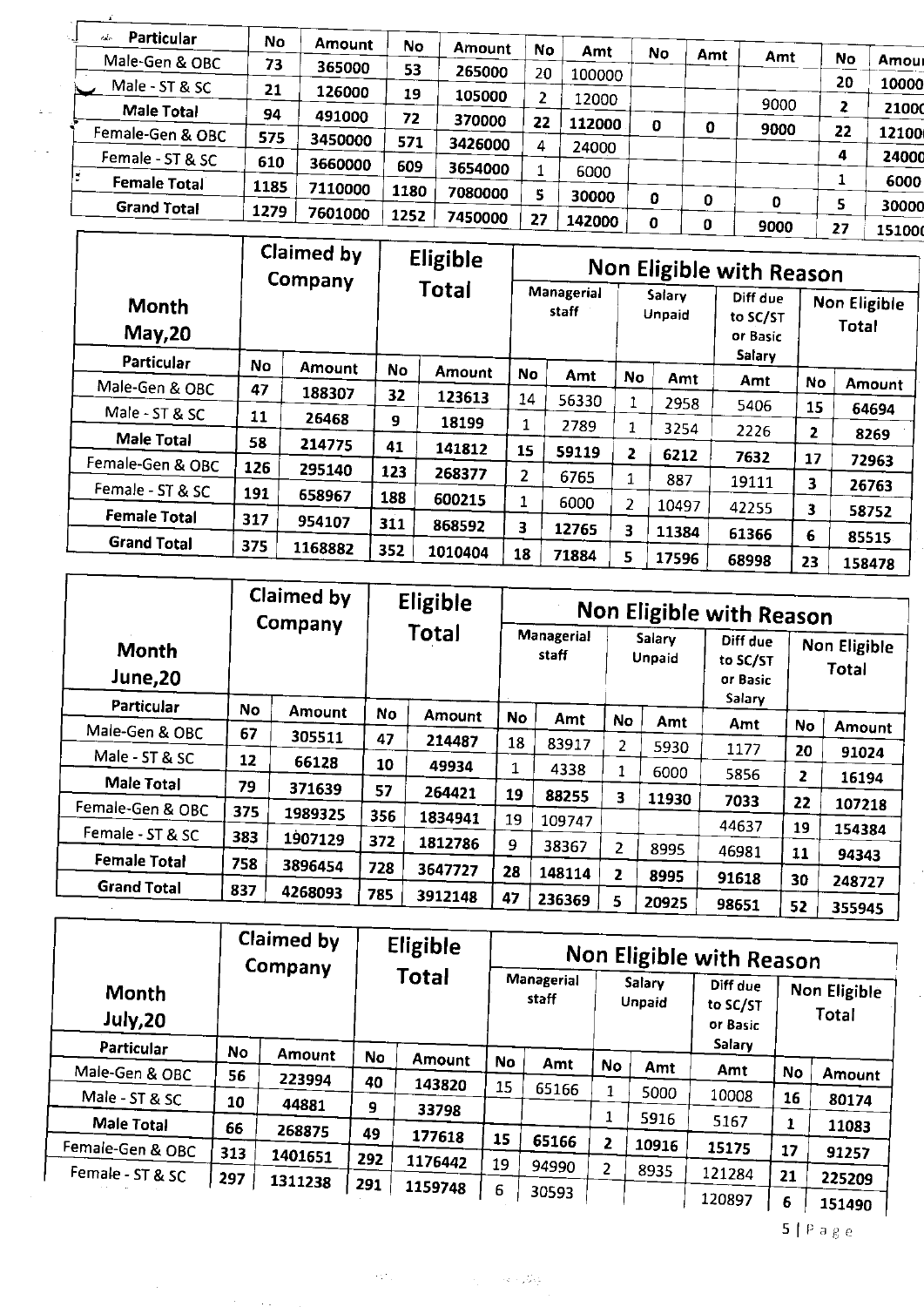|                     |     |               |        | 2336190   25                            | 125583 | 8935  | 242181 |    | 376699 |
|---------------------|-----|---------------|--------|-----------------------------------------|--------|-------|--------|----|--------|
| <b>Female Total</b> | 610 | 2712889       | $+583$ |                                         |        | 19851 | 257356 | 44 | 467956 |
| <b>Grand Total</b>  | 676 | 2981764   632 |        | $\sim$   2513808   40   190749   $\sim$ |        |       |        |    |        |

|                     |     | Claimed by |           | Eligible | Non Eligible with Reason |        |                  |       |                                            |    |                       |  |
|---------------------|-----|------------|-----------|----------|--------------------------|--------|------------------|-------|--------------------------------------------|----|-----------------------|--|
| Month               |     | Company    | Total     |          | Managerial<br>staff      |        | Salary<br>Unpaid |       | Diff due<br>to SC/ST<br>or Basic<br>Salary |    | Non Eligible<br>Total |  |
| Aug, 20             |     |            | <b>No</b> | Amount   | No                       | Amt    | No               | Amt   | Amt                                        | No | Amount                |  |
| Particular          | No  | Amount     |           |          |                          | 70000  | 1                | 5000  | 471                                        | 15 | 75471                 |  |
| Male-Gen & OBC      | 49  | 243271     | 34        | 167800   | 14                       |        |                  |       | 6960                                       | 1  | 12960                 |  |
| Male - ST & SC      | 10  | 54296      | 9         | 41336    |                          |        | 1                | 6000  |                                            |    |                       |  |
|                     |     | 297567     | 43        | 209136   | 14                       | 70000  | 2                | 11000 | 7431                                       | 16 | 88431                 |  |
| <b>Male Total</b>   | 59  |            |           |          | 18                       | 108000 | 1                | 6000  | 18588                                      | 19 | 132588                |  |
| Female-Gen & OBC    | 313 | 1818890    | 294       | 1686302  |                          |        |                  |       | 18819                                      | 6  | 54819                 |  |
| Female - ST & SC    | 297 | 1713819    | 291       | 1659000  | 6                        | 36000  |                  |       |                                            |    |                       |  |
|                     |     | 3532709    | 585       | 3345302  | 24                       | 144000 | 1                | 6000  | 37407                                      | 25 | 187407                |  |
| <b>Female Total</b> | 610 |            |           |          |                          | 214000 | 3                | 17000 | 44838                                      | 41 | 275838                |  |
| <b>Grand Total</b>  | 669 | 3830276    | 628       | 3554438  | 38                       |        |                  |       |                                            |    |                       |  |

|                     |           | Claimed by |       | Eligible | Non Eligible with Reason |        |                         |       |                                            |    |                              |  |
|---------------------|-----------|------------|-------|----------|--------------------------|--------|-------------------------|-------|--------------------------------------------|----|------------------------------|--|
| Month               |           | Company    | Total |          | Managerial<br>staff      |        | Salary<br><b>Unpaid</b> |       | Diff due<br>to SC/ST<br>or Basic<br>Salary |    | <b>Non Eligible</b><br>Total |  |
| Sept, 20            |           |            |       | Amount   | <b>No</b>                | Amt    | No                      | Amt   | Amt                                        | No | Amount                       |  |
| Particular          | <b>No</b> | Amount     | No    |          | 14                       | 70000  | 1                       | 5000  | 34                                         | 15 | 75034                        |  |
| Male-Gen & OBC      | 49        | 245000     | 34    | 169966   |                          |        |                         | 6000  | 6418                                       | 1  | 12418                        |  |
| Male - ST & SC      | 9         | 48636      | 8     | 36218    |                          |        | $\mathbf{1}$            |       |                                            | 16 | 87452                        |  |
| <b>Male Total</b>   | 58        | 293636     | 42    | 206184   | 14                       | 70000  | 2                       | 11000 | 6452                                       |    |                              |  |
|                     | 303       | 1781545    | 283   | 1652927  | 19                       | 111099 | 1                       | 4906  | 12613                                      | 20 | 128618                       |  |
| Female-Gen & OBC    |           |            | 281   | 1639767  | 6                        | 29888  |                         |       | 9469                                       | 6  | 39357                        |  |
| Female - ST & SC    | 287       | 1679124    |       |          |                          | 140987 | 1                       | 4906  | 22082                                      | 26 | 167975                       |  |
| <b>Female Total</b> | 590       | 3460669    | 564   | 3292694  | 25                       |        |                         |       | 28534                                      | 42 | 255427                       |  |
| <b>Grand Total</b>  | 648       | 3754305    | 606   | 3498878  | 39                       | 210987 | 3                       | 15906 |                                            |    |                              |  |

Summary Sheet of Reimbursement of EPF / ESI Subsidy

| Month<br>Feb'2020  | <b>Claimed for</b><br><b>EPF &amp; ESI by</b><br>Company |         | <b>Eligible Claim</b><br>for EPF & ESI<br>Total |         | Managerial<br>staff |        |     | Non Eligible claim for EPF & ESI with Reason<br>Non availability of<br>either EPF/ESI or<br>both | <b>Non Eligible</b><br>Total |        |
|--------------------|----------------------------------------------------------|---------|-------------------------------------------------|---------|---------------------|--------|-----|--------------------------------------------------------------------------------------------------|------------------------------|--------|
|                    |                                                          |         |                                                 |         | No.                 | Amount | No. | Amount                                                                                           | No.                          | Amount |
| Particular         | No.                                                      | Amount  | No.                                             | Amount  |                     |        |     |                                                                                                  | 25                           | 24741  |
| Male               | 176                                                      | 160368  | 151                                             | 135627  | 25                  | 24741  |     |                                                                                                  |                              | 6000   |
|                    |                                                          | 1815557 | 1882                                            | 1809557 | 6                   | 6000   |     |                                                                                                  | 6                            |        |
| Female             | 1888                                                     |         |                                                 |         |                     | 30741  | 0   | $\bf{0}$                                                                                         | 31                           | 30741  |
| <b>Grand Total</b> | 2064                                                     | 1975925 | 2033                                            | 1945184 | 31                  |        |     |                                                                                                  |                              |        |

| Month<br>Mar'2020 | <b>Claimed for</b><br><b>EPF &amp; ESI by</b><br>Company | Eligible Claim<br>$\overline{\phantom{a}}$ for EPF & ESI $\overline{\phantom{a}}$<br>Total |               | Non Eligible claim for EPF & ESI with Reason<br>Non availability of<br>either EPF/ESI or<br>both | Non Eligible<br><b>Total</b> |
|-------------------|----------------------------------------------------------|--------------------------------------------------------------------------------------------|---------------|--------------------------------------------------------------------------------------------------|------------------------------|
|                   | Amount<br>No.                                            | Amount<br>No.                                                                              | Amount<br>No. | Amount<br>No.                                                                                    | Amount<br>No.                |
| Particular -      |                                                          |                                                                                            |               |                                                                                                  | 6 Page                       |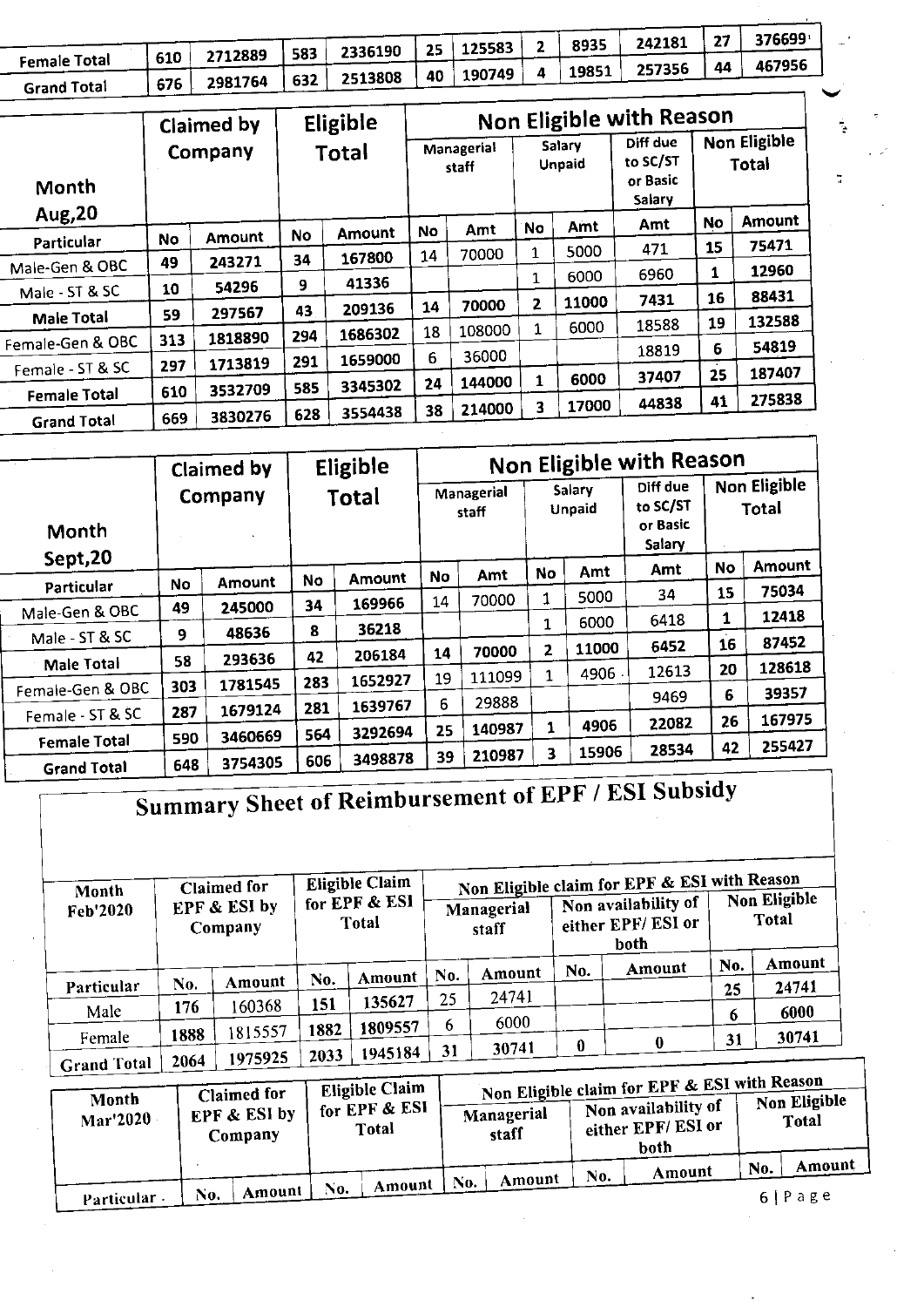| Male                        |     | 175                |                          |                                                               |                       |                                        |     |                                                                 |               |          |                              |                                                                     |                     |              |                              |  |
|-----------------------------|-----|--------------------|--------------------------|---------------------------------------------------------------|-----------------------|----------------------------------------|-----|-----------------------------------------------------------------|---------------|----------|------------------------------|---------------------------------------------------------------------|---------------------|--------------|------------------------------|--|
| Female                      |     |                    | 137813                   |                                                               | 150                   | 112973                                 |     | 25                                                              | 24840         |          |                              |                                                                     |                     | 25           | 24840                        |  |
| <b>Grand Total</b>          |     | 1822               | 1722691                  |                                                               | 1816                  | 1716986                                |     | 6                                                               | 5705          |          |                              |                                                                     |                     | 6            | 5705                         |  |
|                             |     | 1997               | 1860504                  |                                                               | 1966                  | 1829959                                |     | 31                                                              | 30545         |          | $\bf{0}$                     | $\pmb{0}$                                                           |                     | 31           | 30545                        |  |
| Month<br><b>April '2020</b> |     |                    | <b>Claimed</b> for       |                                                               |                       | <b>Eligible Claim</b>                  |     | Non Eligible claim for EPF & ESI with Reason                    |               |          |                              |                                                                     |                     |              |                              |  |
|                             |     |                    | EPF & ESI by<br>Company  |                                                               |                       | for EPF & ESI<br><b>Total</b>          |     |                                                                 | Managerial    |          |                              | Non availability of                                                 | <b>Non Eligible</b> |              |                              |  |
|                             |     |                    |                          |                                                               |                       |                                        |     |                                                                 | staff         |          |                              | either EPF/ESI or                                                   |                     | Total        |                              |  |
| Particular                  |     |                    |                          |                                                               |                       |                                        |     |                                                                 |               |          |                              | both                                                                |                     |              |                              |  |
| Male                        |     | No.<br>94          | Amount                   |                                                               | No.                   | <b>Amount</b>                          |     | No.                                                             | <b>Amount</b> |          | No.                          | Amount                                                              |                     | No.          | Amount                       |  |
| Female                      |     |                    | 94000                    |                                                               | 72                    | 72000                                  |     | 22                                                              | 22000         |          |                              |                                                                     |                     | 22           | 22000                        |  |
|                             |     | 1185               | 1185000                  |                                                               | 1180                  | 1180000                                |     | 5                                                               | 5000          |          |                              |                                                                     |                     | 5            | 5000                         |  |
| <b>Grand Total</b>          |     | 1279               | 1279000                  |                                                               | 1252                  | 1252000                                |     | 27                                                              | 27000         |          | $\bf{0}$                     | $\bf{0}$                                                            |                     | 27           | 27000                        |  |
| Month                       |     |                    | Claimed for              |                                                               |                       | Eligible Claim                         |     |                                                                 |               |          |                              |                                                                     |                     |              |                              |  |
| May'2020                    |     |                    | EPF & ESI by             |                                                               |                       | for EPF & ESI                          |     |                                                                 | Managerial    |          |                              | Non Eligible claim for EPF & ESI with Reason<br>Non availability of |                     |              |                              |  |
|                             |     |                    | Company                  |                                                               |                       | <b>Total</b>                           |     |                                                                 | staff         |          |                              | either EPF/ESI or                                                   |                     |              | Non Eligible<br><b>Total</b> |  |
|                             |     |                    |                          |                                                               |                       |                                        |     |                                                                 |               |          |                              | both                                                                |                     |              |                              |  |
| Particular                  |     | No.                | Amount                   |                                                               | No.                   | <b>Amount</b>                          |     | No.                                                             | <b>Amount</b> |          | No.                          | <b>Amount</b>                                                       |                     | No.          | Amount                       |  |
| Male                        |     | 58                 | 36097                    |                                                               | 43                    | 26323                                  |     | 15                                                              | 9774          |          |                              |                                                                     |                     | 15           | 9774                         |  |
| Female                      |     | 317                | 138122                   |                                                               | 314                   | 136223                                 |     | 3                                                               | 1899          |          |                              |                                                                     |                     | $\mathbf{3}$ | 1899                         |  |
| <b>Grand Total</b>          |     | 375                | 174219                   |                                                               | 357                   | 162546                                 |     | 18                                                              | 11673         |          | $\bf{0}$                     | $\bf{0}$                                                            |                     | 18           | 11673                        |  |
| Month                       |     |                    | <b>Claimed</b> for       |                                                               |                       | <b>Eligible Claim</b>                  |     |                                                                 |               |          |                              |                                                                     |                     |              |                              |  |
| <b>June'2019</b>            |     |                    | EPF & ESI by             | Non Eligible claim for EPF & ESI with Reason<br>for EPF & ESI |                       |                                        |     |                                                                 |               |          |                              |                                                                     |                     |              |                              |  |
|                             |     |                    | Company                  |                                                               |                       | <b>Total</b>                           |     | Managerial<br>Non availability of<br>staff<br>either EPF/ESI or |               |          | <b>Non Eligible</b><br>Total |                                                                     |                     |              |                              |  |
|                             |     |                    |                          |                                                               |                       |                                        |     |                                                                 |               |          |                              | both                                                                |                     |              |                              |  |
| Particular                  |     | No.                | Amount                   |                                                               | No.                   | Amount                                 |     | No.                                                             | <b>Amount</b> |          | No.                          | <b>Amount</b>                                                       |                     | No.          | <b>Amount</b>                |  |
| Male                        |     | 79                 | 70780                    |                                                               | 60                    | 53699                                  |     | 19                                                              | 17081         |          |                              |                                                                     |                     | 19           | 17081                        |  |
| Female                      |     | 758                | 615945                   |                                                               | 730                   | 592018                                 |     | 28                                                              | 23927         |          |                              |                                                                     |                     | 28           | 23927                        |  |
| <b>Grand Total</b>          | 837 |                    | 686725                   |                                                               | 790                   | 645717                                 |     | 47                                                              | 41008         |          | $\bf{0}$                     | $\bf{0}$                                                            |                     | 47           |                              |  |
|                             |     |                    |                          |                                                               |                       |                                        |     |                                                                 |               |          |                              |                                                                     |                     |              | 41008                        |  |
| Month<br><b>July'2020</b>   |     |                    | Claimed for<br>EPF & ESI |                                                               |                       | <b>Eligible Claim</b><br>for EPF & ESI |     |                                                                 |               |          |                              | Non Eligible claim for EPF & ESI with Reason                        |                     |              |                              |  |
|                             |     |                    | by Company               |                                                               | Total                 |                                        |     |                                                                 | Managerial    |          |                              | Non availability of                                                 |                     |              | <b>Non Eligible</b>          |  |
|                             |     |                    |                          |                                                               |                       |                                        |     |                                                                 | staff         |          |                              | either EPF/ESI or                                                   |                     |              | <b>Total</b>                 |  |
| Particular                  | No. |                    | Amount                   |                                                               |                       |                                        |     |                                                                 |               |          |                              | both                                                                |                     |              |                              |  |
| Male                        | 66  |                    | 43448                    | No.                                                           |                       | Amount                                 | No. |                                                                 | Amount        | No.      |                              | <b>Amount</b>                                                       | No.                 |              | Amount                       |  |
| Female                      | 610 |                    | 371863                   | 51                                                            |                       | 32180                                  | 15  |                                                                 | 11268         |          |                              |                                                                     | 15                  |              | 11268                        |  |
| <b>Grand Total</b>          | 676 |                    |                          | 585                                                           |                       | 354260                                 | 25  |                                                                 | 17603         |          |                              |                                                                     | 25                  |              | 17603                        |  |
|                             |     |                    | 415311                   | 636                                                           |                       | 386440                                 | 40  |                                                                 | 28871         | $\bf{0}$ |                              | $\bf{0}$                                                            | 40                  |              | 28871                        |  |
| Month                       |     |                    | <b>Claimed</b> for       |                                                               |                       | <b>Eligible Claim</b>                  |     |                                                                 |               |          |                              |                                                                     |                     |              |                              |  |
| Aug '2020                   |     | EPF & ESI          | by Company               |                                                               |                       | for EPF & ESI                          |     | Non Eligible claim for EPF & ESI with Reason<br>Managerial      |               |          |                              | Non availability of                                                 |                     |              |                              |  |
|                             |     |                    |                          |                                                               | <b>Total</b>          |                                        |     | staff                                                           |               |          |                              | either EPF/ESI or                                                   |                     | Total        | Non Eligible                 |  |
|                             |     |                    |                          |                                                               |                       |                                        |     |                                                                 |               |          |                              | both                                                                |                     |              |                              |  |
| Particular<br>Male          | No. |                    | Amount                   | No.                                                           |                       | <b>Amount</b>                          | No. |                                                                 | <b>Amount</b> | No.      |                              | <b>Amount</b>                                                       | No.                 |              | <b>Amount</b>                |  |
|                             | 59  |                    | 57593                    | 45                                                            |                       | 43593                                  | 14  |                                                                 | 14000         |          |                              |                                                                     | 14                  |              | 14000                        |  |
| Female                      | 610 |                    | 584521                   | 586                                                           |                       | 560521                                 | 24  |                                                                 | 24000         |          |                              |                                                                     | 24                  |              | 24000                        |  |
| <b>Grand Total</b>          | 669 |                    | 642114                   | 631                                                           |                       | 604114                                 | 38  |                                                                 | 38000         | $\bf{0}$ |                              | $\bf{0}$                                                            | 38                  |              | 38000                        |  |
| Month                       |     | <b>Claimed for</b> |                          |                                                               | <b>Eligible Claim</b> |                                        |     |                                                                 |               |          |                              |                                                                     |                     |              |                              |  |
|                             |     |                    |                          |                                                               |                       |                                        |     |                                                                 |               |          |                              | Non Eligible claim for EPF & ESI with Reason                        |                     |              |                              |  |

đ,

þ,

J,

 $\frac{1}{2}$ 

 $7 + i$ age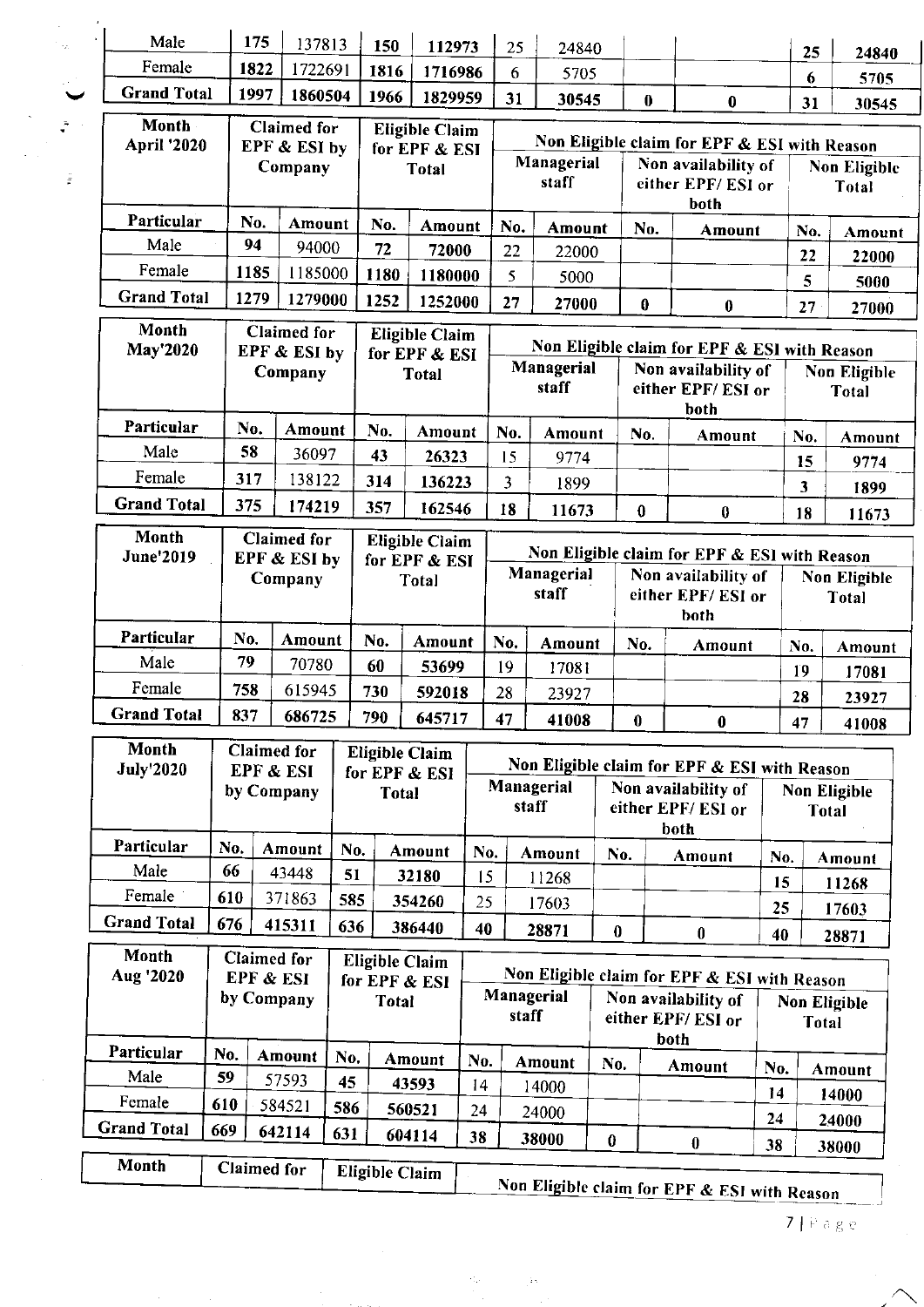| Sept'2020          |     | <b>EPF &amp; ESI</b><br>by Company |     | for EPF & ESI<br><b>Total</b> |     | Managerial<br>staff | Non availability of<br>either EPF/ESI or<br>both |        |     | Non Eligible<br><b>Total</b> |
|--------------------|-----|------------------------------------|-----|-------------------------------|-----|---------------------|--------------------------------------------------|--------|-----|------------------------------|
| Particular         | No. | Amount                             | No. | Amount                        | No. | Amount              | No.                                              | Amount | No. | Amount                       |
| Male               | 58  | 56965                              | 44  | 42965                         | 14  | 14000               |                                                  |        | 14  | 14000                        |
| Female             | 590 | 574409                             | 565 | 551095                        | 25  | 23314               |                                                  |        | 25  | 23314                        |
| <b>Grand Total</b> | 648 | 631374                             | 609 | 594060                        | -39 | 37314               | $\boldsymbol{0}$                                 |        | 39  | 37314                        |

### Summary Sheet of Employment Generation & Reimbursement of EPF / ESI Subsidy Claim for the month from Feb'2020 to Sept'2020

| Month            | <b>Claim as per Company</b> | <b>Eligible Claim for</b><br>Employment<br><b>Generation Subsidy</b> | Non Eligible Claim<br>for Employment<br><b>Generation Subsidy</b> |
|------------------|-----------------------------|----------------------------------------------------------------------|-------------------------------------------------------------------|
| Feb'2020         | 11824039                    | 11450750                                                             | 373289                                                            |
| March'2020       | 11140906                    | 10800129                                                             | 340777                                                            |
| April'2020       | 7601000                     | 7450000                                                              | 151000                                                            |
| <b>May'2020</b>  | 1168882                     | 1010404                                                              | 158478                                                            |
| <b>June'2020</b> | 4268093                     | 3912148                                                              | 355945                                                            |
| <b>July'2020</b> | 2981764                     | 2513808                                                              | 467956                                                            |
| Aug'2020         | 3830276                     | 3554438                                                              | 275838                                                            |
| <b>Sept'2020</b> | 3754305                     | 3498878                                                              | 255427                                                            |
| Total            | 46,569,265                  | 44,190,555                                                           | 2,378,710                                                         |

| <b>Summary of ESI &amp; EPF subsidy Claim</b> |                                                   |                                     |  |  |  |  |  |  |
|-----------------------------------------------|---------------------------------------------------|-------------------------------------|--|--|--|--|--|--|
| EPF & ESI Claim as per<br>Company             | Eligible claim for EPF<br>& ESI                   | Non Eligible claim<br>for EPF & ESI |  |  |  |  |  |  |
| 1975925                                       | 1945184                                           | 30741                               |  |  |  |  |  |  |
| 1860504                                       | 1829959                                           | 30545                               |  |  |  |  |  |  |
| 1279000                                       | 1252000                                           | 27000                               |  |  |  |  |  |  |
| 174219                                        | 162546                                            | 11673                               |  |  |  |  |  |  |
|                                               | 645717                                            | 41008                               |  |  |  |  |  |  |
|                                               | 386440                                            | 28871                               |  |  |  |  |  |  |
|                                               | 604114                                            | 38000                               |  |  |  |  |  |  |
|                                               |                                                   | 37314                               |  |  |  |  |  |  |
|                                               |                                                   | 245,152                             |  |  |  |  |  |  |
|                                               | 686725<br>415311<br>642114<br>631374<br>7,665,172 | 594060<br>7,420,020                 |  |  |  |  |  |  |

| Month      | Total Eligible Claim towards Employment Generation and ESI and EPF subsidy<br><b>Eligible Claim for</b><br><b>Employment Generation</b><br>Subsidy | <b>Eligible Claim for EPF</b><br>& ESI Subsidy | <b>Total Eligible</b><br><b>Subsidy Claim for</b><br>Employment<br><b>Generation and</b><br>EPF & ESI |  |
|------------|----------------------------------------------------------------------------------------------------------------------------------------------------|------------------------------------------------|-------------------------------------------------------------------------------------------------------|--|
|            | 11450750                                                                                                                                           | 1945184                                        | 13395934                                                                                              |  |
| Feb'2020   |                                                                                                                                                    | 1829959                                        | 12630088                                                                                              |  |
| March'2020 | 10800129                                                                                                                                           |                                                |                                                                                                       |  |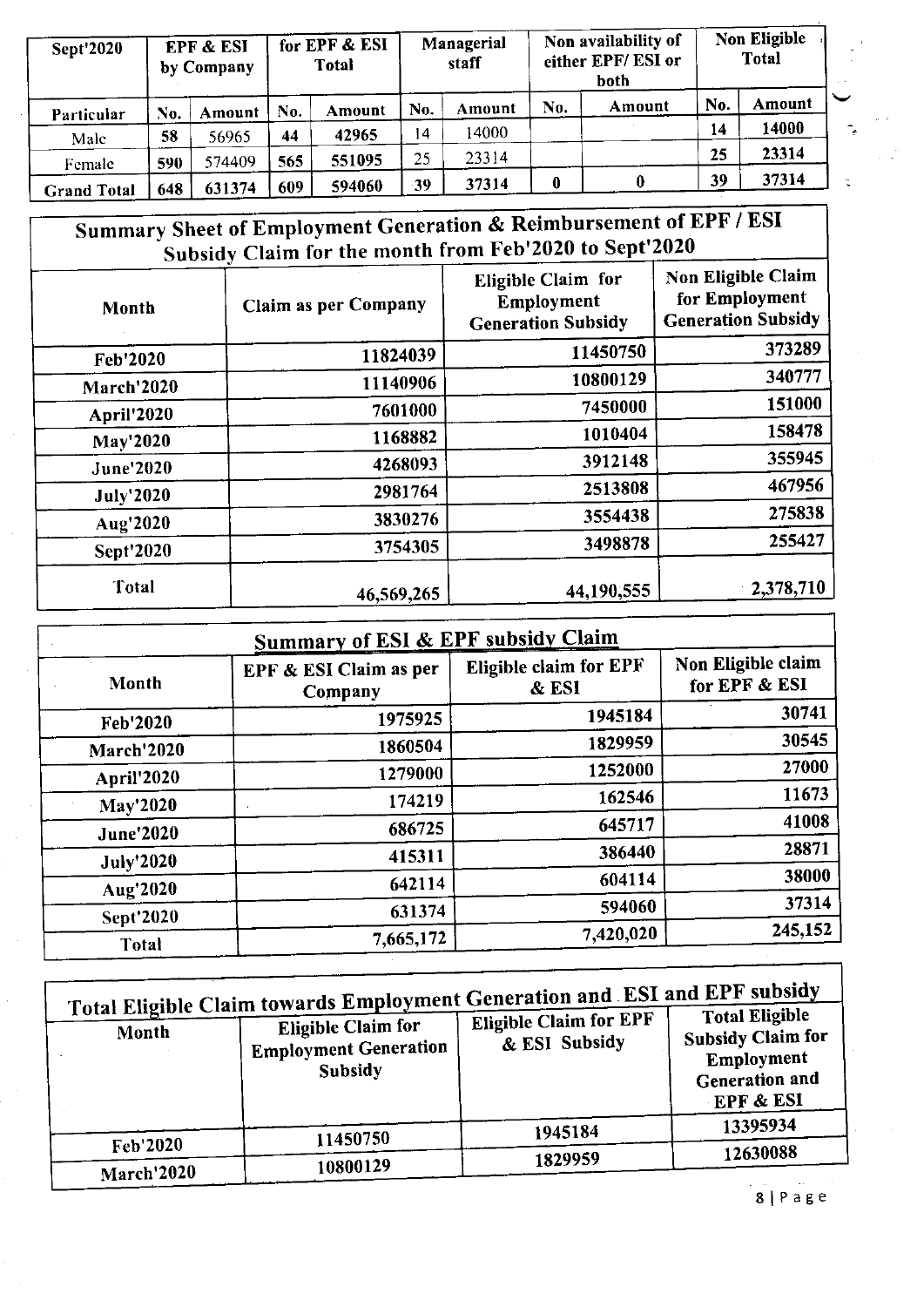| 7450000     | 1252000   | 8702000     |
|-------------|-----------|-------------|
| 1010404     | 162546    | 1172950     |
| 3912148     | 645717    | 4557865     |
| 2513808     | 386440    | 2900248     |
| 3554438     | 604114    | 4158552     |
| 3498878     | 594060    | 4092938     |
| 4,41,90,555 | 74,20,020 | 5,16,10,575 |
|             |           |             |

**Decision of SWCC:** The members present in the Single Window Clearance Committee considered the incentive proposal mentioned above. The SWCC recommended eligible subsidy of Rs.5,16,10,575/-<br>(Rupees Five Crores Sixteen Lac

### 2. M/s Suraj Logistix Pvt. Ltd.

### Company'5 Background:

Ŕ,

M/s Suraj Logistix Pvt. Ltd. is a Private Limited company and planted its second unit of PP/HDPE bags located at Tirildih Industrial Area, Saraikela with built up area of 19.01 Acre. The land has already being leased and p

**Project Cost:** Total Project Cost (including Infrastructure development) is approximately INR 130 Crores and actual expendifure incurred as on 20-01-2020 is INR 124 Crores approx.

| <b>Particulars Alberta</b>                        |         |
|---------------------------------------------------|---------|
| Land                                              | 377.27  |
| <b>Building</b>                                   | 2640.72 |
| Plant & Machinery                                 | 8680.70 |
| Tools, jigs, fixtures, dies, electrification etc. | 606.60  |
| Other investments                                 | 37.91   |
| <b>Total Executive Constitution</b>               |         |

Current Stage of Unit: Project is completed as per Detailed Project Report; Plant and Machinery arc installed and unit is runni ng successfully and commercially as on datc. Unit has gone into commcrcial production on 20.01.2020

### Month wise Sales/Production, Taxes paid Report:

|                                 |                  | Month No. of We Total Production |      | <b>Diav Charge</b> |            |
|---------------------------------|------------------|----------------------------------|------|--------------------|------------|
| <b>参考</b>                       | <b>Employees</b> | <b>ALAMPMARY</b>                 |      |                    |            |
| <b>APR-21</b>                   | 440              | 1720                             | 1886 | 8494804/-          | 58292325/- |
| $MAY-21$                        | 398              | 1611                             | 1571 | 8450559/-          | 41501627/- |
| $June-21$                       | 354              | 1128                             | 898  | 7834255/-          | 24925690/- |
| $July-21$                       | 365              | 785                              | 739  | 6294509/-          | 19863422/- |
| Aug- $21$                       | 358              | 579                              | 819  | 4890879/-          | 22888266/- |
| Sept-21                         | 350              | 837                              | 830  | 7498227/-          | 23312845/- |
| $Oct-21$<br>$Nov-21$            | 366              | 996                              | 903  | 8285493/-          | 27097286/- |
| $\triangle$ Charles $\triangle$ | 362              | 1211                             | 967  | 6818091/-          | 28507261/- |

#### A. Check List & Documents for Employment Generation and PF & ESI Subsidy: Particulars

| .                                        |                                                                                   | Yes/No     | Remark |
|------------------------------------------|-----------------------------------------------------------------------------------|------------|--------|
| Form I - CAF (Combined Application Form) |                                                                                   | Yes        |        |
|                                          | Form $- I A$ Common Application form for Incentive along with Appendix $- I$      |            |        |
|                                          | $Form - XXIX$ : - Application for Grant of Reimbursement of Employment Generation | Yes        |        |
|                                          |                                                                                   | <b>Yes</b> |        |

9 | Page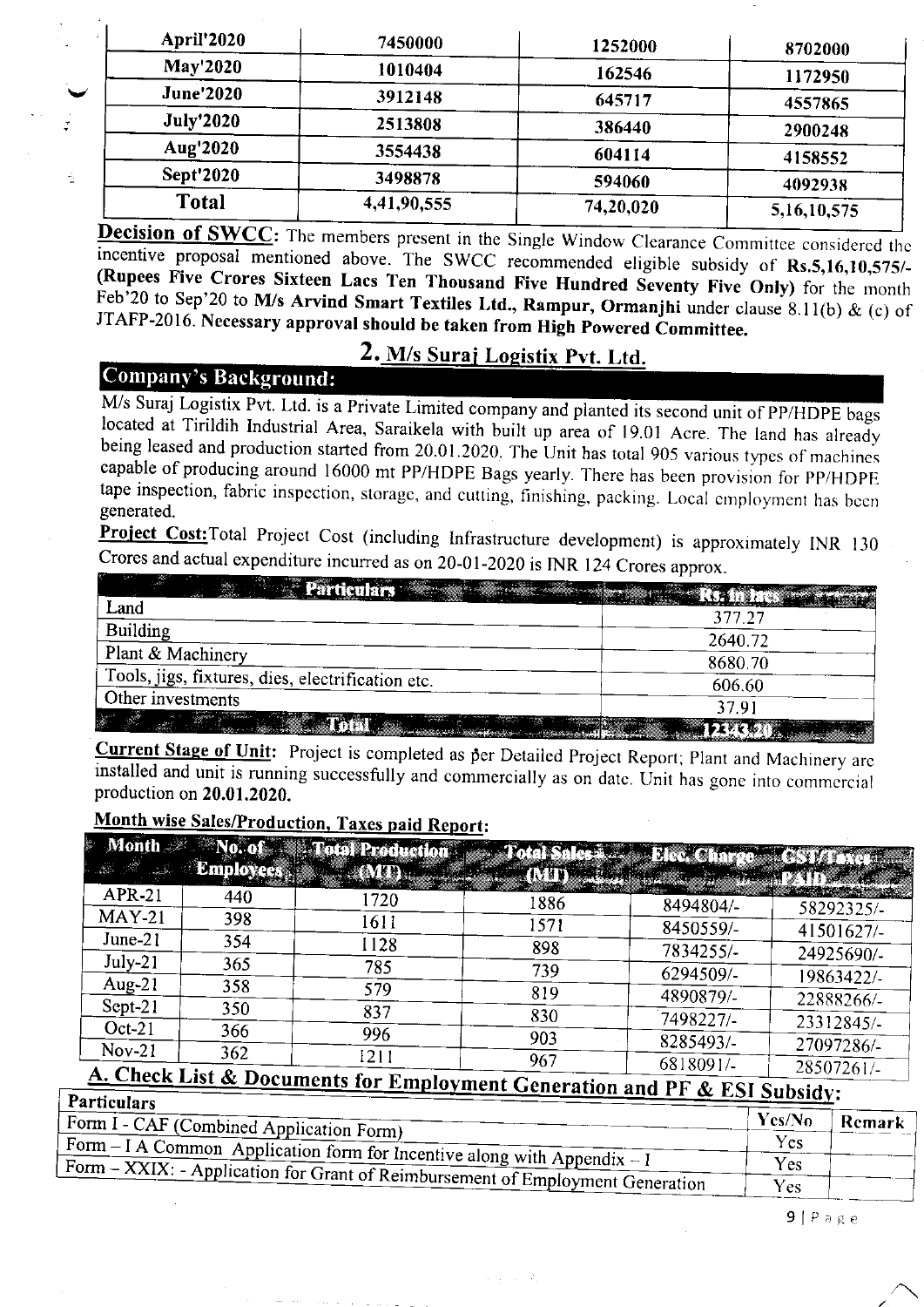| Subsidy along with Declaration. Appendix - XXXVICA Certificate on List of                                                                                               |     |  |
|-------------------------------------------------------------------------------------------------------------------------------------------------------------------------|-----|--|
| Employees and Salary paid /Audit Report of Company for Claimed Year                                                                                                     |     |  |
| Form - XXVI: - Application for Grant of Reimbursement of Employee Provident Fund<br>paid along with Declaration Appendix - XXXIIIProvident Fund Payment Challan for the | Yes |  |
| Month from June-21 to Oct-21.                                                                                                                                           |     |  |
| Copy of PF submission duly self-certified by the Company Secretary/Audit Report of                                                                                      |     |  |
| Company for Claimed Year                                                                                                                                                | Yes |  |
| Form - XXVII: - Application for Grant of Reimbursement of Employees' State Insurance                                                                                    |     |  |
| (ESI) paid along with Declaration                                                                                                                                       |     |  |
| Appendix - XXXIVEmployees' State Insurance (ESI) Payment Challan for the Month                                                                                          |     |  |
| from June-21 to Oct-21.                                                                                                                                                 |     |  |
| Copy of ESI submission duly self-certified by CA/ Audit Report of Company for                                                                                           |     |  |
| Claimed Year                                                                                                                                                            | Yes |  |
| PAN No. AAICS3426P                                                                                                                                                      | Yes |  |
| Certificate of Incorporation: U63090WB2004PTC099299                                                                                                                     | Yes |  |
| UdyogAadhaar No/IEM: 1333/SIA/IMO/2018                                                                                                                                  | Yes |  |
| GSTIN No: 20AAICS3426P1Z7                                                                                                                                               | Yes |  |
| Consent to Established from Jharkhand State Pollution Control Board vides Ref No.                                                                                       |     |  |
| JSPCB/HO/RNC/CTE/CTO-3459533/2<br>Consent to Operative from Jharkhand State Pollution Control Board vides Ref No.                                                       | Yes |  |
|                                                                                                                                                                         |     |  |
| JSPCB/HO/RNC/CTO/6697675/2019                                                                                                                                           | Yes |  |
| DPR approved by Bank                                                                                                                                                    | Yes |  |
| Factory License No. FCA173500147301                                                                                                                                     | Yes |  |
| Power Connection from Electricity Supply JUSCO: PDB/PSK/706/2018                                                                                                        | Yes |  |
| Self-Certified No Due Certificate for Electricity, Tax, Water                                                                                                           | Yes |  |
| DoP 20/01/2020 vide Memo No. 712 dated 20/01/2020<br>Format – 1.4: -Statement of production, sales and taxes paid by the unit during financial                          | Yes |  |
|                                                                                                                                                                         |     |  |
| year 2020. Duly certified by Chartered Accountant.                                                                                                                      | Yes |  |
| Format - 1.10: - Format for Detail Project Report (DPR)                                                                                                                 | Yes |  |
| Self-Declaration Digitally Signed                                                                                                                                       | Yes |  |
| Audited Balance Sheet FY 2020-21 and Provisional Balance Sheet as on 31.10.2021                                                                                         | Yes |  |
| Self-Declaration for No due certificate towards electricity, commercial tax, water tax and                                                                              | Yes |  |
| EPF Challan and ESI Challan has been duly certified by Chartered Accountant and                                                                                         | Yes |  |
| Biometric/Attendance Sheet duly signed by Authorized Person                                                                                                             | Yes |  |
| CA Certificate on List of Employees and Salary paid                                                                                                                     | Yes |  |
| Self-declaration / Undertaking for not availing reimbursement/Subsidy of ESI & EPF                                                                                      |     |  |
| other than GoJ                                                                                                                                                          |     |  |

### Calculation sheet for eligibility claim towards Employment generation subsidy for the month from June-21 to Oct-21 of M/s Suraj Logistix Pvt. Ltd.

|              |           | Claimed by |     | <b>Eligible Total</b> |    |                     |           |                                                        |           | Non Eligible with Reason                     |                                            |    |                    |
|--------------|-----------|------------|-----|-----------------------|----|---------------------|-----------|--------------------------------------------------------|-----------|----------------------------------------------|--------------------------------------------|----|--------------------|
| Month        |           | Company    |     |                       |    | Managerial<br>staff |           | Non<br>availability<br>of either<br>EPF/ESi or<br>both |           | Salary unpaid/<br>paid in Cash/<br>unclaimed | Diff due<br>to SC/ST<br>or Cash<br>payment |    | Non Eligible Total |
| June-2021    |           |            |     |                       |    |                     | <b>No</b> | Amt                                                    | <b>No</b> | Amt                                          | Amt                                        | No | Amount             |
| Particular   | <b>No</b> | Amount     | No  | Amount                | No | Amt                 |           |                                                        |           |                                              |                                            | 25 | 253773             |
|              |           |            | 327 | 1506227               | 16 | 80000               | 6.        | 30000                                                  | 3         | 15000                                        | 128773                                     |    |                    |
| Male Total   | 352       | 1760000    |     |                       |    |                     |           |                                                        |           |                                              |                                            | 2  | 10000              |
| Female Total | 2         | 10000      |     |                       | 2  | 10000               |           |                                                        |           |                                              |                                            |    |                    |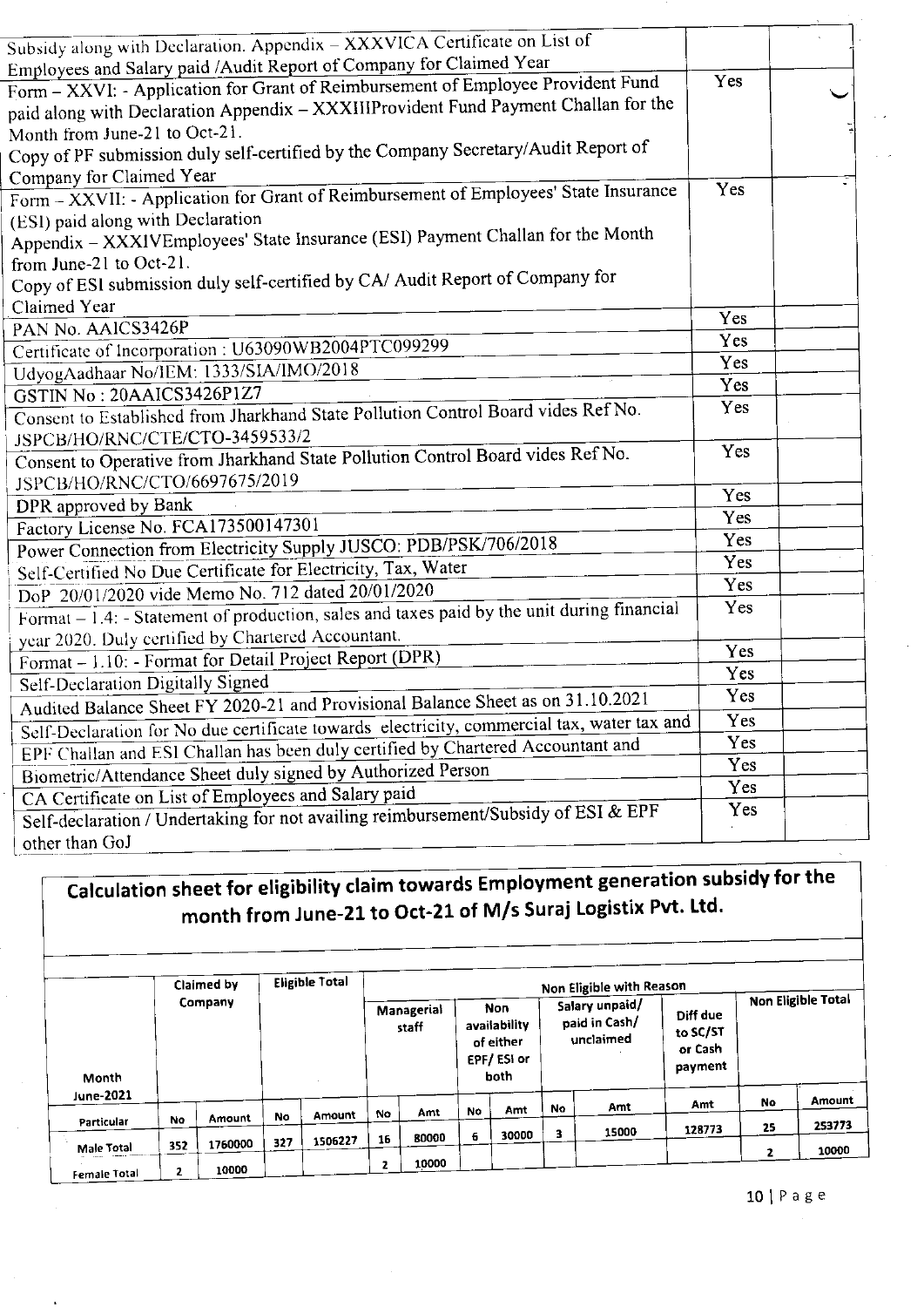| <b>Grand Total</b>        | 354          | 1770000               | 327 | 1506227               | 18                                                                                                                                                                                 | 90000               | 6                       | 30000                                                         | 3. | 15000                                              | 128773                                                                 | 27           |                    |
|---------------------------|--------------|-----------------------|-----|-----------------------|------------------------------------------------------------------------------------------------------------------------------------------------------------------------------------|---------------------|-------------------------|---------------------------------------------------------------|----|----------------------------------------------------|------------------------------------------------------------------------|--------------|--------------------|
|                           |              |                       |     |                       |                                                                                                                                                                                    |                     |                         |                                                               |    |                                                    |                                                                        |              | 263773             |
|                           |              | Claimed by<br>Company |     | <b>Eligible Total</b> |                                                                                                                                                                                    |                     |                         |                                                               |    |                                                    |                                                                        |              |                    |
| Month<br><b>July-2021</b> |              |                       |     |                       |                                                                                                                                                                                    | Managerial<br>staff |                         | Non<br>availability<br>of either<br>EPF/ESI or<br>both        |    | Salary unpaid/<br>paid in Cash/<br>unclaimed       | Non Eligible with Reason<br>Diff due<br>to SC/ST<br>or Cash<br>payment |              | Non Eligible Total |
| Particular                | No           | Amount                | No  | Amount                | No                                                                                                                                                                                 | Amt                 | No                      | Amt                                                           | No | Amt                                                | Amt                                                                    | No           | Amount             |
| <b>Male Total</b>         | 363          | 1800000               | 328 | 1495328               | 23                                                                                                                                                                                 | 115000              | 3                       | 15000                                                         | 9  | 30000                                              | 144672                                                                 | 35           | 304672             |
| Female Total              | 2            | 10000                 |     |                       | $\mathbf{z}$                                                                                                                                                                       | 10000               |                         |                                                               |    |                                                    |                                                                        | $\mathbf{z}$ | 10000              |
| <b>Grand Total</b>        | 365          | 1810000               | 328 | 1495328               | 25                                                                                                                                                                                 | 125000              | $\overline{\mathbf{3}}$ | 15000                                                         | 9  | 30000                                              | 144672                                                                 | 37           | 314672             |
|                           |              | Claimed by<br>Company |     | <b>Eligible Total</b> |                                                                                                                                                                                    |                     |                         |                                                               |    |                                                    | Non Eligible with Reason                                               |              |                    |
| Month<br>Aug-2021         |              |                       |     |                       |                                                                                                                                                                                    | Managerial<br>staff |                         | <b>Non</b><br>availability<br>of either<br>EPF/ESI or<br>both |    | Salary<br>unpaid/<br>paid in<br>Cash/<br>unclaimed | Diff due to<br>SC/ST or Cash<br>payment                                |              | Non Eligible Total |
| Particular                | No           | <b>Amount</b>         | No  | Amount                | No                                                                                                                                                                                 | Amt                 | No                      | Amt                                                           | No | Amt                                                | Amt                                                                    | No           | Amount             |
| Male Total                | 356          | 1745000               | 318 | 1450877               | 22                                                                                                                                                                                 | 110000              | 3                       | 15000                                                         | 13 | 30000                                              | 139123                                                                 | 38           | 294123             |
| <b>Female Total</b>       | $\mathbf{z}$ | 10000                 |     |                       | $\mathbf{z}$                                                                                                                                                                       | 10000               |                         |                                                               |    |                                                    |                                                                        | 2            | 10000              |
| <b>Grand Total</b>        | 358          | 1755000               | 318 | 1450877               | 24                                                                                                                                                                                 | 120000              | 3                       | 15000                                                         | 13 | 30000                                              | 139123                                                                 | 40           | 304123             |
|                           |              | Claimed by            |     | <b>Eligible Total</b> |                                                                                                                                                                                    |                     |                         |                                                               |    |                                                    | Non Eligible with Reason                                               |              |                    |
| Month<br>Sept-2021        |              | Company               |     |                       | <b>Managerial</b><br>Non<br>Salary unpaid/<br>staff<br>availability<br>Diff due to<br>paid in Cash/<br>of either<br>SC/ST or<br>unclaimed<br>EPF/ESI or<br>Cash<br>both<br>payment |                     |                         |                                                               |    | <b>Non Eligible Total</b>                          |                                                                        |              |                    |
| <b>Particular</b>         | No           | Amount                | No  | <b>Amount</b>         | Na                                                                                                                                                                                 | Amt                 | No                      | Amt                                                           | No | Amt                                                | Amt                                                                    | No           | Amount             |
| <b>Male Total</b>         | 348          | 1715000               | 315 | 1511027               | 22                                                                                                                                                                                 | 110000              | 3                       | 15000                                                         | 8  | 15000                                              | 63973                                                                  | 33           | 203973             |

 $\ddot{\cdot}$ 

 $\frac{1}{2}$ 

**Female Total** 

**Grand Total** 

 $\overline{\mathbf{z}}$ 

350

10000

1725000

 $315$ 

1511027

|                     |     | Claimed by<br>Company |     | Eligible Total |    |                     |    |                                                         |    | Non Eligible with Reason                     |                                            |    |                    |
|---------------------|-----|-----------------------|-----|----------------|----|---------------------|----|---------------------------------------------------------|----|----------------------------------------------|--------------------------------------------|----|--------------------|
| Month<br>Oct-2021   |     |                       |     |                |    | Managerial<br>staff |    | Non.<br>availability<br>of either<br>EPF/ESI or<br>both |    | Salary unpaid/<br>paid in Cash/<br>unclaimed | Diff due to<br>SC/ST or<br>Cash<br>payment |    | Non Eligible Total |
| Particular          | No  | Amount                | No  | <b>Amount</b>  | No | Amt                 | No | Amt                                                     | No | Amt                                          | Amt                                        | No | Amount             |
| Male Total          | 364 | 1805000               | 329 | 1506070        | 25 | 125000              | з. | 15000                                                   |    |                                              |                                            |    |                    |
| <b>Female Total</b> | 2   | 10000                 |     |                |    |                     |    |                                                         |    | 20000                                        | 138930                                     | 35 | 298930             |
|                     |     |                       |     |                | 2  | 10000               |    |                                                         |    |                                              |                                            | 2  | 10000              |
| <b>Grand Total</b>  | 366 | 1815000               | 329 | 1506070        | 27 | 135000              | з  | 15000                                                   |    | 20000                                        | 138930                                     | 37 | 308930             |

 $\overline{\mathbf{z}}$ 

 $\overline{\textbf{24}}$ 

10000

120000

 $\overline{3}$  15000

 $\overline{\mathbf{3}}$ 

15000

 $\pmb{8}$ 

15000

15000

 $\mathbb{R}^3$ 

63973

63973

33

 $\overline{\mathbf{2}}$ 

35

203973

10000

213973

| Calculation Sheet of Reimbursement of EPF / ESI Subsidy for the month from June-21 to Oct-21 |  |
|----------------------------------------------------------------------------------------------|--|
| to M/s Suraj Logistix Pvt. Ltd.                                                              |  |

| Month | Claimed for EPF & | Eligible Claim |                                              |
|-------|-------------------|----------------|----------------------------------------------|
|       |                   |                | Non Eligible claim for EPF & ESI with Reason |

 $\bar{\mathcal{A}}$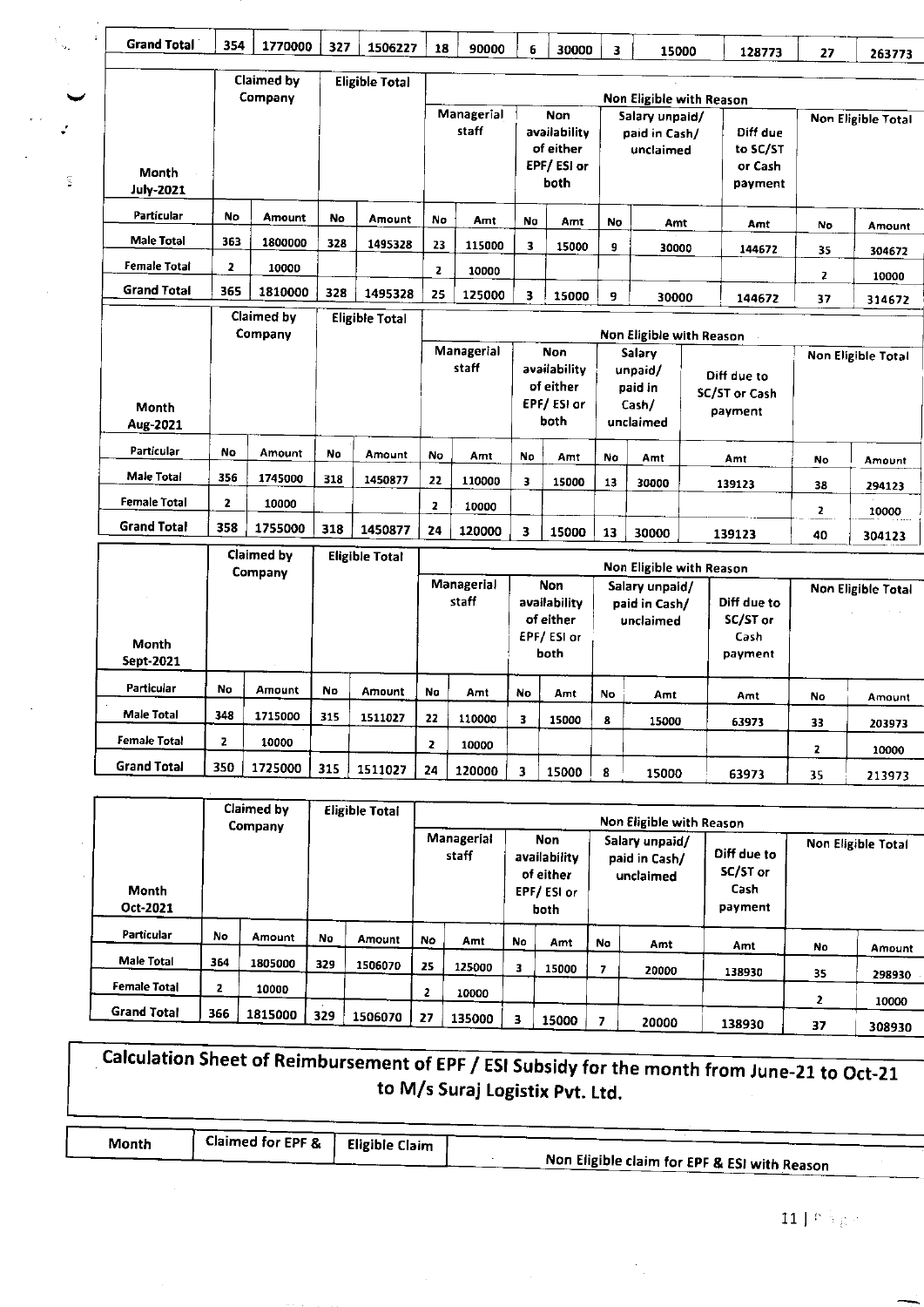| June-2021          | <b>ESI by Company</b> |        | for EPF & ESI<br>Total |        | Managerial<br>staff |       |     | Non<br>availabilit<br>y of either<br>EPF/ESI<br>or both |    | <b>Already</b><br>Claimed in<br><b>ABRY</b> | Diff /not<br>claimed |       |                | Non Eligible<br><b>Total</b> |
|--------------------|-----------------------|--------|------------------------|--------|---------------------|-------|-----|---------------------------------------------------------|----|---------------------------------------------|----------------------|-------|----------------|------------------------------|
| Particular         | No.                   | Amount | No.                    | Amount | No                  | Amt   | No. | Amt                                                     | No | Amt                                         | No                   | Amt   | No.            | Amount                       |
|                    | 352                   | 348000 | 283                    | 255614 | 12                  | 12000 | 6   | 2000                                                    | 51 | 51000                                       |                      | 27386 | 69             | 92386                        |
| Male               |                       |        |                        |        |                     |       |     |                                                         |    |                                             |                      |       | $\overline{2}$ | 2000                         |
| Female             | 2                     | 2000   |                        |        | 2                   | 2000  |     |                                                         |    |                                             |                      |       |                |                              |
| <b>Grand Total</b> | 354                   | 350000 | 283                    | 255614 | 14                  | 14000 | 6   | 2000                                                    | 51 | 51000                                       | 0                    | 27386 | 71             | 94386                        |

|                           |     | Claimed for EPF &     |     | <b>Eligible Claim</b><br>for EPF & ESI<br>Total |    |                     |    |                                                                |           | Non Eligible claim for EPF & ESI with Reason |                      |       | <b>Non Eligible</b> |              |
|---------------------------|-----|-----------------------|-----|-------------------------------------------------|----|---------------------|----|----------------------------------------------------------------|-----------|----------------------------------------------|----------------------|-------|---------------------|--------------|
| Month<br><b>July-2021</b> |     | <b>ESI by Company</b> |     |                                                 |    | Managerial<br>staff |    | <b>Non</b><br>availabilit<br>y of either<br>EPF/ESI<br>or both |           | Already<br>Claimed in<br><b>ABRY</b>         | Diff /not<br>claimed |       |                     | <b>Total</b> |
| Particular                | No. | Amount                | No. | Amount                                          | No | Amt                 | No | Amt                                                            | <b>No</b> | Amt                                          | No                   | Amt   | No.                 | Amount       |
| Male                      | 363 | 357500                | 274 | 246330                                          | 19 | 16000               | 3  | 500                                                            | 67        | 67000                                        |                      | 27670 | 89                  | 111170       |
|                           |     |                       |     |                                                 |    | 2000                |    |                                                                |           |                                              |                      |       | 2                   | 2000         |
| Female                    | 2   | 2000                  |     |                                                 |    |                     |    |                                                                |           |                                              |                      |       |                     | 113170       |
| <b>Grand Total</b>        | 365 | 359500                | 274 | 246330                                          |    | 18000<br>21         |    | 500                                                            | 67        | 67000                                        | 0                    | 27670 | 91                  |              |

|                    |     | Claimed for EPF &     |     | <b>Eligible Claim</b>  |    |                     |           |                                                         |    | Non Eligible claim for EPF & ESI with Reason |           |                      |     |                              |  |  |  |  |  |  |      |  |  |  |  |  |  |  |  |
|--------------------|-----|-----------------------|-----|------------------------|----|---------------------|-----------|---------------------------------------------------------|----|----------------------------------------------|-----------|----------------------|-----|------------------------------|--|--|--|--|--|--|------|--|--|--|--|--|--|--|--|
| Month<br>Aug-2021  |     | <b>ESI by Company</b> |     | for EPF & ESI<br>Total |    | Managerial<br>staff |           | Non<br>availabilit<br>y of either<br>EPF/ESI<br>or both |    | <b>Already</b><br>Claimed in<br><b>ABRY</b>  |           | Diff /not<br>claimed |     | <b>Non Eligible</b><br>Total |  |  |  |  |  |  |      |  |  |  |  |  |  |  |  |
| Particular         | No. | Amount                | No. | Amount                 | No | Amt                 | <b>No</b> | Amt                                                     | No | Amt                                          | <b>No</b> | Amt                  | No. | Amount                       |  |  |  |  |  |  |      |  |  |  |  |  |  |  |  |
|                    | 356 |                       | 268 | 241638                 | 24 | 15000               | 3         | 500                                                     | 61 | 61000                                        |           | 26362                | 88  | 102862                       |  |  |  |  |  |  |      |  |  |  |  |  |  |  |  |
| Male               |     | 344500                |     |                        |    |                     |           |                                                         |    |                                              |           |                      | 2   | 2000                         |  |  |  |  |  |  |      |  |  |  |  |  |  |  |  |
| Female             |     | 2000                  |     |                        |    |                     |           |                                                         |    |                                              |           |                      |     |                              |  |  |  |  |  |  | 2000 |  |  |  |  |  |  |  |  |
| <b>Grand Total</b> | 358 | 346500                | 268 | 241638                 | 26 | 17000               | ٦         | 500                                                     | 61 | 61000                                        | 0         | 26362                | 90  | 104862                       |  |  |  |  |  |  |      |  |  |  |  |  |  |  |  |

|                    |     | Claimed for EPF &     |     | <b>Eligible Claim</b>  |           |                     |           |                                                         |    | Non Eligible claim for EPF & ESI with Reason |                      |       |                              |               |  |  |  |  |  |      |  |  |  |  |  |  |   |      |
|--------------------|-----|-----------------------|-----|------------------------|-----------|---------------------|-----------|---------------------------------------------------------|----|----------------------------------------------|----------------------|-------|------------------------------|---------------|--|--|--|--|--|------|--|--|--|--|--|--|---|------|
| Month<br>Sept-2021 |     | <b>ESI by Company</b> |     | for EPF & ESI<br>Total |           | Managerial<br>staff |           | Non<br>availabilit<br>y of either<br>EPF/ESI<br>or both |    | <b>Already</b><br>Claimed in<br><b>ABRY</b>  | Diff /not<br>claimed |       | <b>Non Eligible</b><br>Total |               |  |  |  |  |  |      |  |  |  |  |  |  |   |      |
|                    |     |                       | No. | Amount                 | <b>No</b> | Amt                 | <b>No</b> | Amt                                                     | No | Amt                                          | No                   | Amt   | No.                          | <b>Amount</b> |  |  |  |  |  |      |  |  |  |  |  |  |   |      |
| Particular         | No. | <b>Amount</b>         |     |                        |           |                     | 3         | 500                                                     | 63 | 63000                                        |                      | 10674 | 86                           | 89174         |  |  |  |  |  |      |  |  |  |  |  |  |   |      |
| Male               | 348 | 340500                | 262 | 251326                 | 20        | 15000               |           |                                                         |    |                                              |                      |       |                              |               |  |  |  |  |  |      |  |  |  |  |  |  |   |      |
|                    |     | 2000                  |     |                        |           |                     |           |                                                         |    |                                              |                      |       |                              |               |  |  |  |  |  | 2000 |  |  |  |  |  |  | 2 | 2000 |
| Female             |     |                       |     |                        |           |                     |           |                                                         | 63 | 63000                                        | n                    | 10674 | 88                           | 91174         |  |  |  |  |  |      |  |  |  |  |  |  |   |      |
| <b>Grand Total</b> | 350 | 342500                | 262 | 251326                 | 22        | 17000               |           | 500                                                     |    |                                              |                      |       |                              |               |  |  |  |  |  |      |  |  |  |  |  |  |   |      |

| Month<br>Oct-2021 |     | Claimed for EPF &<br><b>ESI by Company</b> |               | <b>Eligible Claim</b><br>for EPF & ESI<br>Total |           | Managerial<br>staff |           | <b>Non</b><br>availabilit<br>y of either<br>EPF/ESI<br>or both |    | Non Eligible claim for EPF & ESI with Reason<br>Aiready<br>Claimed in<br><b>ABRY</b> |       | Diff /not<br>claimed |     | Non Eligible<br>Total |
|-------------------|-----|--------------------------------------------|---------------|-------------------------------------------------|-----------|---------------------|-----------|----------------------------------------------------------------|----|--------------------------------------------------------------------------------------|-------|----------------------|-----|-----------------------|
|                   |     |                                            |               |                                                 | <b>No</b> | Amt                 | <b>No</b> | Amt                                                            | No | Amt                                                                                  | No    | Amt                  | No. | Amount                |
| Particular        | No. | <b>Amount</b>                              | No.           | Amount                                          |           |                     |           |                                                                | 76 |                                                                                      |       |                      | 99  | 113017                |
| Male              | 364 | 357500                                     | 244483<br>265 |                                                 | 20        | 16500               |           | 500                                                            |    | 76000                                                                                | 20017 |                      |     |                       |